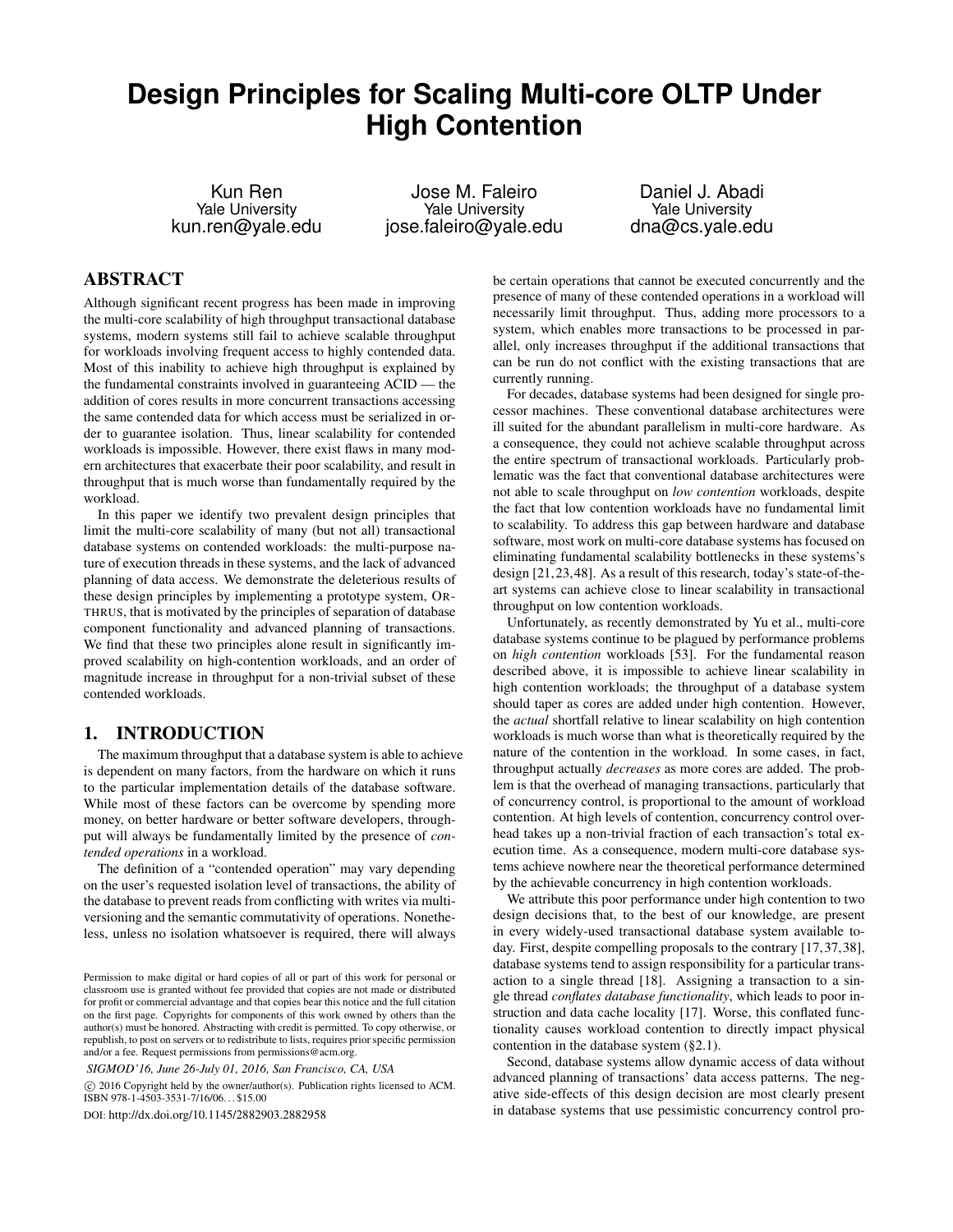tocols based on logical locking. Such systems dynamically acquire each transaction's logical locks in an arbitrary order, which makes transactions susceptible to deadlocks. Any system which employs dynamic lock acquisition must therefore include a mechanism for handling deadlocks. Under high contention workloads, deadlock handling mechanisms are a significant source of overhead and can lead to wasted work due to transaction aborts (§2.2).

This paper proposes two design principles to address these overheads. First, we propose that database systems *partition functionality* across the cores of a single machine. Instead of using a single thread to perform both a transaction's logic *and* concurrency control on behalf of the transaction, we dedicate a set of threads to perform *only* concurrency control, and another set of threads to execute transaction logic. Concurrency control and execution threads cooperatively process transactions using explicit message-passing.

Second, we propose that database systems analyze transactions prior to their execution in order to predict their access patterns. These access patterns are used to coordinate access to data. Since almost all widely-used database systems use pessimistic locking to protect at least some types of data access, our focus in this paper is particularly within the context of pessimistic locking protocols. In this context, planning data access enables the implementation of a deadlock avoidance protocol, which circumvents the overhead of deadlock detection and resolution.

We built a prototype database system, ORTHRUS, based on the design principles of partitioned functionality and deadlock freedom. A notable aspect of ORTHRUS's design is the use of message passing between cores devoted to different functionalities. Although the use of explicit message-passing among a system's cores has been used in the context of multi-core operating systems [2,51] and programming models [5,33], to the best of our knowledge, OR-THRUS is the first multi-core database system to successfully use explicit message-passing to avoid physical contention on shared concurrency control data structures in the database system.

To summarize, the contributions of this paper are as follows:

- We identify two sources of overhead in state-of-the-art multicore database systems that severely limit throughput under high contention workloads: conflated functionality (§2.1) and dynamic data access (§2.2).
- We propose two design principles to address this overhead; partitioning database functionality (§3.1) and planned data access (§3.2).
- Based on these design principles, we implement a prototype database system, ORTHRUS. We discuss techniques to make our design principles practical to implement (§3.3 and §3.4).
- We perform an extensive set of experiments in order to evaluate the multi-core scalability of ORTHRUS relative to an archetypal modern multi-core database system (§4).

# 2. PROBLEMS WITH EXISTING DESIGNS

#### 2.1 Conflated functionality

As mentioned above, in most database systems, a single thread processes an individual transaction [18]. This single thread manages both the execution of the transaction's logic and the necessary interactions with the concurrency control module of the database system (e.g. a lock manager or the shared data structures needed for OCC validation). Several such threads concurrently execute on a single multi-core system. These concurrently executing threads

make requests of the same concurrency control module<sup>1</sup>. This design pattern of multiple threads globally sharing a single concurrency control module can lead to severe scalability bottlenecks. We discuss these bottlenecks in this section.

Synchronization overhead. We first discuss the overhead associated with synchronization on concurrency control meta-data. In order to control the interleaving of concurrent transactions, any concurrency control protocol must associate some meta-data with the database's logical entities. The meta-data used is protocol dependent. For example, pessimistic locking protocols use a hashtable of lock requests on records [15], while optimistic and multiversion protocols associate timestamps with records [29, 48]. As part of the concurrency control protocol, several concurrent threads may need to read or write the meta-data associated with a particular database object. Concurrent threads must therefore synchronize their access to concurrency control meta-data. Note that synchronization is *not* implementation dependent; instead, it is intrinsic to any concurrency control protocol whose meta-data can be read or written by any database thread. Since meta-data is associated with database objects (such as records), contention for concurrency control meta-data is directly affected by workload contention; if a particular database record is popular, then threads will need to frequently synchronize on that record's meta-data. Unfortunately, on modern multi-core hardware, contention significantly degrades the performance of *atomic instructions* [4, 12, 13, 48]. These atomic instructions – such as *fetch-and-increment* and *compare-and-swap* – are the basic building blocks of both latch based and latch-free algorithms. Thus, under contention, both classes of algorithms are susceptible to severe performance degradation.

Data movement overhead. In addition to synchronization on concurrency control meta-data, another source of overhead in conventional database architectures is the *movement* of this meta-data across multiple cores. In order to access an object's meta-data, a thread must move the memory words corresponding to the metadata into its CPU core's local cache. As multiple threads request access to a particular object's meta-data, the memory words corresponding to the meta-data are moved between cores. The movement of data between a machine's cores occurs because multiple threads are allowed to read or write the data. If a thread requires access to a latch-protected data-structure, the thread must first acquire the latch and then move the data-structure to its core. Only when these two steps complete can the thread actually access the data-structure. Since the latch is acquired first, it is held for the time it takes to move the data-structure. As a consequence, datamovement extends the duration for which latches are held. In the presence of contention, the increase in latch hold times can contribute to a decrease in concurrency.

In order to validate the deleterious effects of synchronization and data movement overhead, we ran a simple experiment to measure the scalability of short read-only transactions under two-phase locking on a high contention workload (see Appendix A.1 for a detailed description of the experimental setup). Since transactions are read-only, the workload is conflict free (despite the presence of contention). Figure 1 shows the results of the experiment. Two-phase

<sup>&</sup>lt;sup>1</sup>The discussion that follows assumes a shared-memory architecture where all threads have access to the same shared memory where the concurrency control data structures sit. It should be noted that some database systems, such as H-Store [44] and Hyper [24], use a shared-nothing architecture across threads. Such systems do not suffer from the overheads associated with conflated functionality discussed in this section. However, they introduce other performance problems — namely agreement protocols across threads necessary to handle transactions that access data in multiple separate partitions. We explore this further in §4.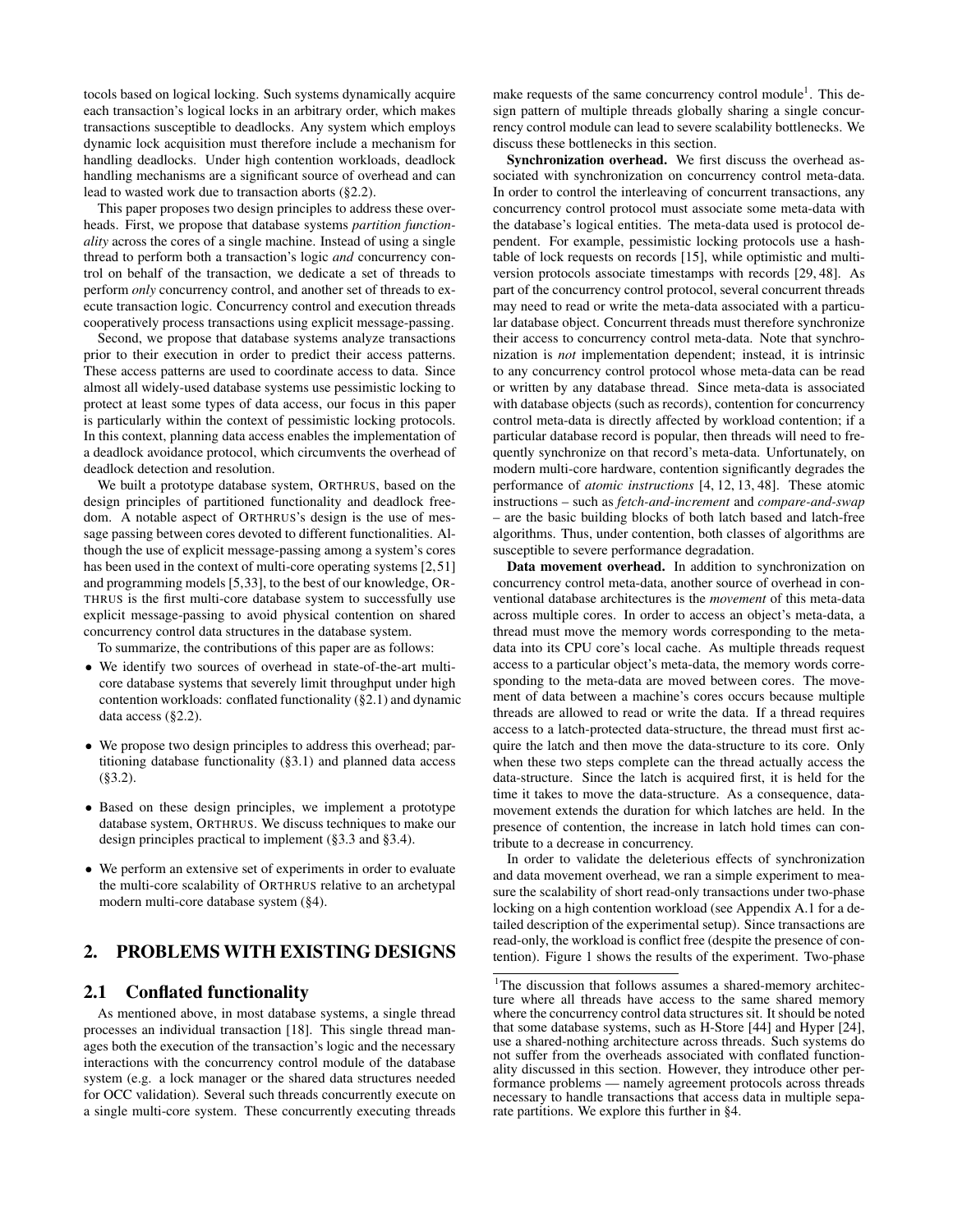

Figure 1: Scalability of read-only transactions under two-phase locking on a high contention workload.

locking is unable to scale beyond 40 cores despite the absence of conflicts and surprisingly *decreases* in performance. The inability to scale is due to synchronization and data movement overhead. The source of synchronization overhead is two-phase locking's use of atomic instructions on contended memory words to manipulate the table of lock requests. Data movement overhead is a consequence of multiple cores manipulating the same list of lock requests (due to multiple cores requesting read locks on the same records).

Instruction and data cache pollution. If a single thread executes both concurrency control and transaction logic, then the thread's CPU core must cache data and instructions corresponding to each of these two functions. The data and instructions corresponding to concurrency control, and transaction logic thus compete for a single core's cache. Concurrency control cache-lines therefore evicts transaction logic cache-lines, and vice-versa. This has the overall effect of increasing the duration of each transaction, which in turn decreases overall throughput.

All three reasons for performance degradation — synchronization overhead, data movement overhead, and cache pollution have the effect of increasing a transaction's execution time. Not only does this increase in execution time per transaction necessarily reduce throughput by occupying system resources for longer periods of time, but the throughput reduction is compounded by the fact that increasing transaction time is particularly harmful in high contention settings. This is because conflicting transactions either have to block (in pessimistic schemes) or abort (in optimistic schemes). The longer it takes to execute a transaction, the higher the probability that a later conflicting transaction will abort or block behind the original transaction.

#### 2.2 Dynamic concurrency control

Most database systems allow transactions to dynamically request records to read and write as they execute. This lack of advanced planning precludes opportunities to coordinate access to contended items in order to maximize concurrency. The clearest example of this are in systems that use two-phase locking (2PL) for concurrency control, where locks are acquired for a transaction as each data access request is processed. Allowing transactions to dynamically request access to records necessitates dynamic lock acquisition, which can lead to deadlocks. These systems must therefore implement mechanisms to deal with deadlocks.

Under high contention workloads, deadlock handling logic is a significant source of overhead. There are two reasons for this overhead: first, deadlock handling logic extends the duration for which locks are held; second, deadlocks waste useful work performed by transactions that must be aborted.

• Since a transaction cannot deadlock unless it has already acquired locks, any deadlock handling logic must be executed while locks are held. Therefore, deadlock handling logic extends the duration for which locks are held. The increased lock hold time

means that conflicting transactions must wait longer to execute. Therefore, deadlock handling logic imposes a performance penalty regardless of whether a deadlock has actually occurred.

If deadlock handling logic aborts a transaction, then any work performed by the transaction is wasted. Furthermore, if a transaction is allowed to directly write records (i.e., if transactions do not buffer their writes), then the database must also undo the aborted transaction's writes. In addition to wasted work, aborted transactions induce unnecessary waiting on conflicting transactions; if a conflicting transaction is made to wait on a transaction that is eventually aborted, then in retrospect the conflicting transaction could have been allowed to make progress without delay. Finally, under high contention workloads, deadlocks are simply more prevalent. Therefore, the wasted work and unnecessary waiting due to transaction aborts occur more often under such workloads.

## 3. ARCHITECTURE

In this section, we describe the architecture of a proof-of-concept system that we built, ORTHRUS. ORTHRUS is designed to ameliorate the scalability bottlenecks described in §2. ORTHRUS is not a complete database system — we did not build a relational query processor, a client communications manager, or many of the shared utilities that are present in most database systems. Instead, we just built the transaction management component of the system, with a particular focus on concurrency control, since the main impediment to scalability under high contention is concurrency control.

ORTHRUS implements locking-based pessimistic concurrency control. We choose a pessimistic scheme because ORTHRUS is targeted at workloads with high contention, and optimistic schemes are well-known to perform poorly under high contention due to excessive aborts — even recent proposals for multi-core optimized optimistic schemes (such as Silo [48] and Hekaton [29]) perform poorly under high contention [13].

Like most recently proposed architectures for transactional database systems, ORTHRUS assumes that the working set of data accessed by transactions can be held in main memory, since memory sizes are growing faster than transactional working sets [44]. As a consequence, ORTHRUS does not incur stalls to access data from disk. ORTHRUS therefore creates exactly the same number of threads as physical CPU cores and pins each thread to a single core, as is done in several other main-memory database systems [13, 14, 24, 34, 37, 38, 41, 44, 48, 53].

ORTHRUS's first key design feature is that it *partitions functionality* across the cores of a single machine. The thread pinned to each core on the server is devoted to a single narrow component of transaction processing. Since our focus in this paper is on concurrency control, ORTHRUS assigns cores one of two possible roles; concurrency control or transaction execution. Note, however, that this philosophy can extend to other roles within a database system. For instance, StagedDB successfully separated functionality across cores in the query processor component of the database system [17]. In ORTHRUS, concurrency control and transaction execution cores do not share any data-structures; concurrency control cores cannot read or write any data-structures on execution cores, and vice-versa. Instead of implicitly communicating through shared-memory, ORTHRUS uses explicit message-passing between concurrency control and execution threads.

The second key design feature of ORTHRUS is data access planning for the purpose of deadlock avoidance. In the rest of this section, we discuss these two key features of ORTHRUS's architecture in more detail.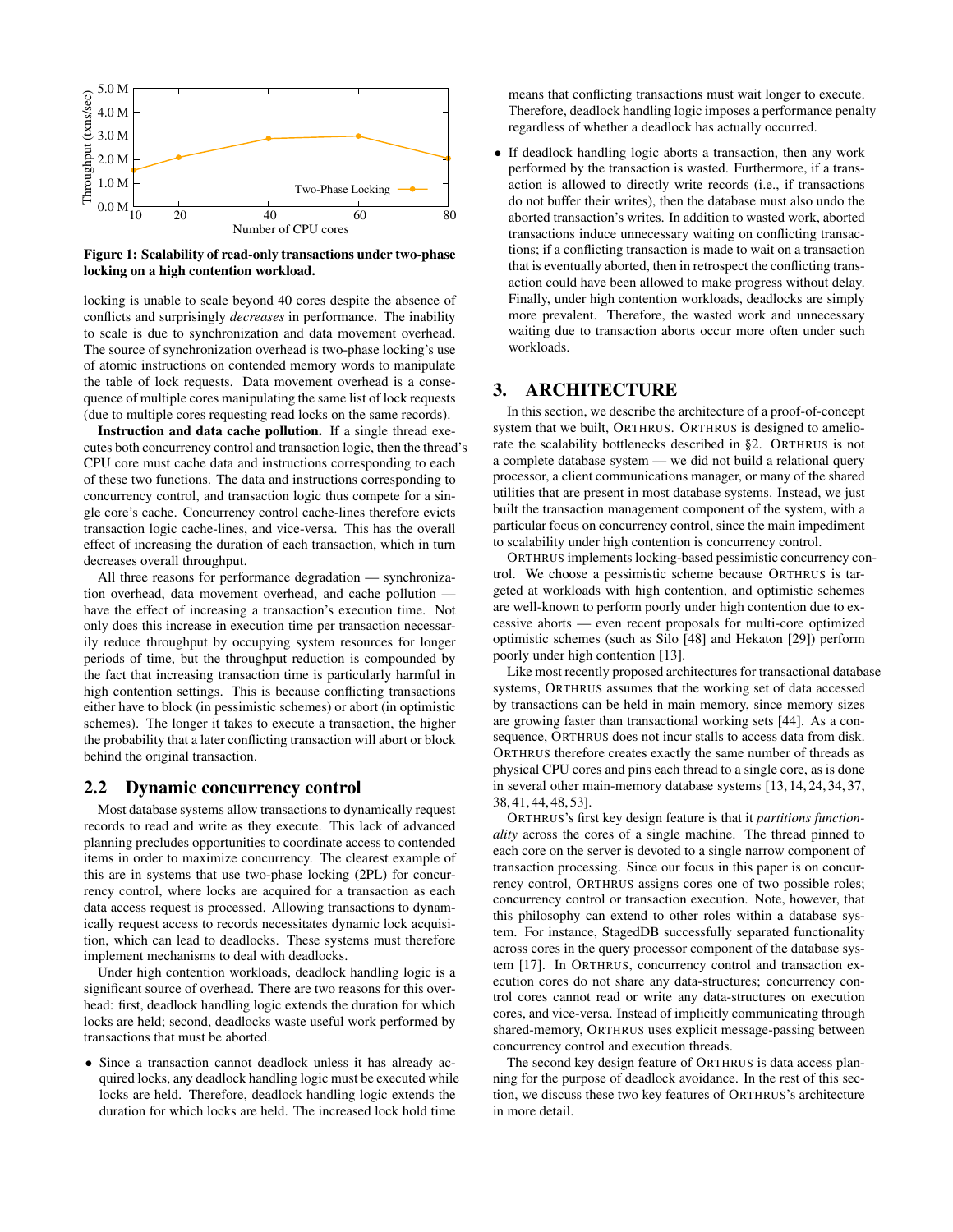### 3.1 Partitioned functionality

Logically, concurrency control threads perform the same function as that of a centralized lock manager. ORTHRUS partitions responsibility for database objects across concurrency control threads such that each database object is controlled by single thread. Thus, each concurrency control thread maintains meta-data for a disjoint subset of the database's objects. The meta-data on each concurrency control thread is exactly the same as in a centralized lock manager; each thread maintains a hash-table which maps keys to a list of transaction lock requests.

Execution threads do not contain instructions nor data pertaining to concurrency control; they are only responsible for performing each transaction's logic. Each transaction is assigned to a single execution thread, which is responsible for processing the transaction's logic in its entirety. Execution threads request locks by sending messages to the concurrency control threads responsible for those locks<sup>2</sup>. Message passing between execution threads and concurrency control threads is mediated via queues. Space is allocated in shared memory for an input queue to each concurrency control thread and an output queue from each concurrency control thread. Messages are passed via reads and writes to these queues.

Note that a naïve implementation of these queues leads to the same type of synchronization bottlenecks observed in traditional systems. If every transaction execution thread is allowed to write to a single input queue (for a particular concurrency control thread), then synchronization overhead will prevent a scalable implementation of message passing. To overcome this pitfall, our implementation assigns each concurrency control thread a *separate* queue for each execution thread. Thus, while we mention a single *logical* input queue to each concurrency control thread, its implementation consists of  $N$  physical queues, where  $N$  is the number of execution threads.

With the above implementation, each queue has only one writer (the associated execution thread) and one reader (the associated concurrency control thread). The queue can be therefore implemented using a standard latch-free circular buffer [33] to avoid synchronization between the reader and writer except in the rare case where the queue fills up. Consequently, our message passing implementation does not suffer from the synchronization costs that contended writes to shared-memory usually encounter.

Concurrency control threads serially process requests from their logical input queues. On dequeuing a request for locks from its input queue, a concurrency control thread checks the requested set of locks, and determines which of these locks are requested on objects in its local partition. For each lock on an object in its logical partition, the concurrency control inserts a lock request into its local hash-table. The concurrency control thread responds to an acquisition request only after it has granted all locks from the request of an individual transaction. Note that the response may take a while; the lock acquisition request may have to wait for prior conflicting requests to release locks (just as in conventional locking protocols). Instead of waiting for responses from concurrency control threads, execution threads begin working on other transactions. The interaction between execution and concurrency control threads during lock release is similar; the only difference is that concurrency control threads respond immediately because lock release requests are satisfied immediately.

Figure 2 shows an example of the interaction between a concurrency control thread and an execution thread. Transaction  $T_1$ 's



Figure 2: Concurrency control thread acquiring locks on behalf of an execution thread.

execution thread,  $E_1$ , requests locks on records  $A$ ,  $B$ , and  $C$  (see §3.2 for why multiple requests are made together; for simplicity, we omit the details of the *lock mode* required on each of these records).  $E_1$  writes these lock requests in a message that we label with name of the transaction  $(T_1)$ . In order to acquire a lock on A,  $E_1$  enqueues message  $T_1$  in  $CC_1$ 's input queue (Step 1).  $CC_1$  dequeues  $T_1$  from its input queue (**Step 2**) and checks the locks requested by  $T_1$ . In this particular example, of the locks requested by  $T_1(A, B, A)$ and C), only A resides on  $CC_1$ 's partition.  $CC_1$  thus inserts a lock request on record  $A$  into its local lock table (**Step 3**). The details of how locks  $B$  and  $C$  are acquired, and how these requests end up in the input queues of the other concurrency control threads will be explained in §3.3.

The communication pattern between execution and concurrency control threads is much like client-server communication in distributed systems; execution threads behave as clients, and concurrency control threads behave as servers. An execution thread's "request" is an explicit message asking the concurrency control thread to acquire or release a lock on behalf of a particular transaction. While centralized lock managers and ORTHRUS's concurrency control threads perform the same logical function (acquire and release logical locks), they each use two fundamentally different communication mechanisms. In conventional database systems, threads use the abstraction of a shared-address space to implicitly share data. Intuitively, data is shared *by default*. Since data is globally shared, each database thread can directly manipulate the data. In contrast, in ORTHRUS, the default mode of operation is to *eliminate* shared data among threads of different types; execution and concurrency control threads do not share any data. In order to acquire and release locks on database objects, an execution thread must request concurrency control threads to acquire locks on its behalf.

As a result of its physical separation of concurrency control and transaction execution concerns across threads, ORTHRUS guarantees that data is *never* implicitly shared across concurrency control and execution threads; the only way to share data is via messagepassing. The consequence of this design principle is that ORTHRUS completely eliminates all overheads associated with conflated functionality (§2.1):

• Synchronization overhead. ORTHRUS partitions database objects across concurrency control threads. As a consequence, every lock acquisition and release request for a particular object is serviced by a single concurrency control thread; reads and writes of an object's meta-data are restricted to one thread. Therefore, this thread does not need to synchronize its access to any of the

<sup>&</sup>lt;sup>2</sup>Since responsibility for objects is disjointedly partitioned across concurrency control threads, the set of locks required by a single transaction may reside on multiple concurrency control threads.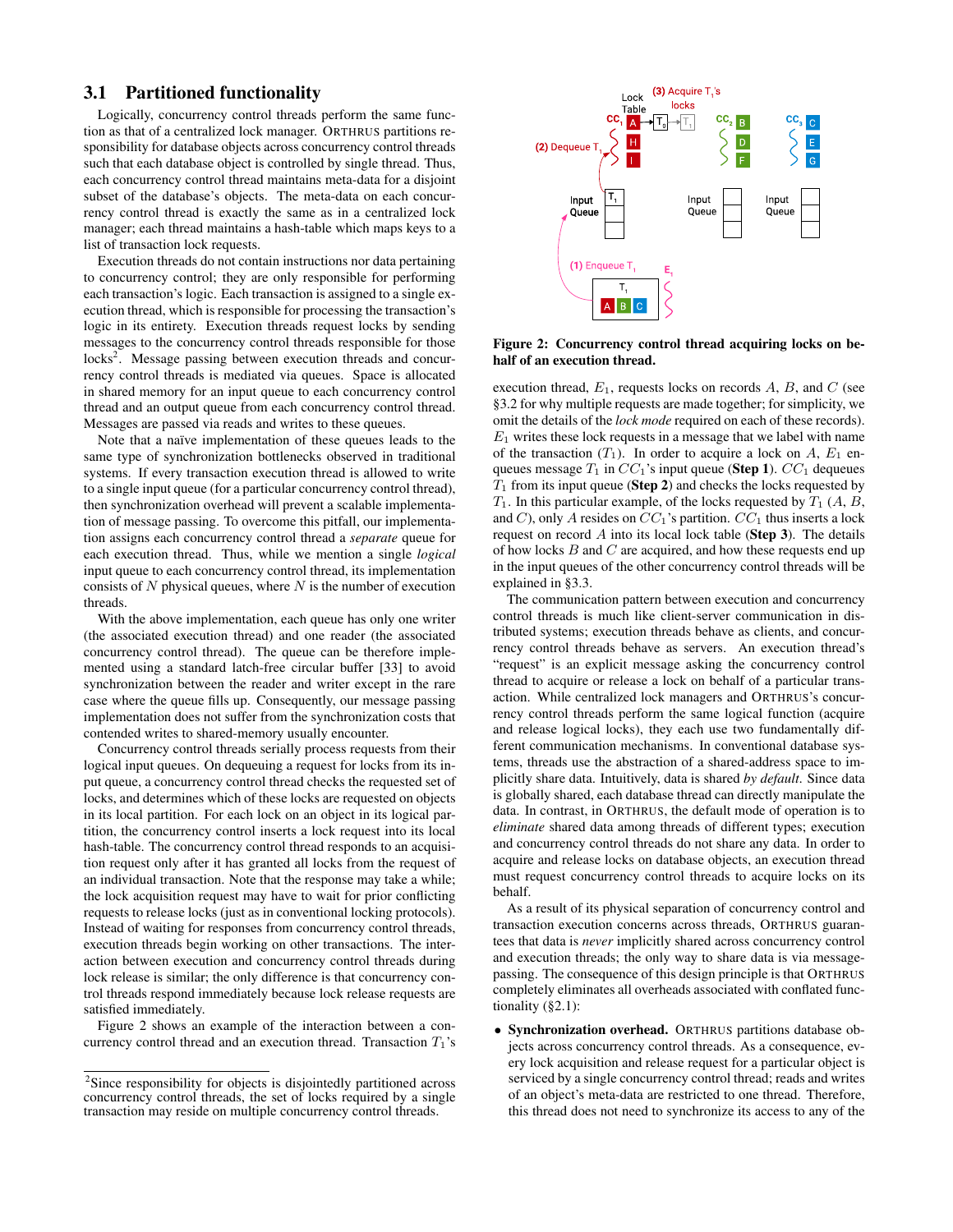objects' meta-data it is responsible for. If multiple execution threads concurrently request locks on the same record, then the requests are handled by the same concurrency control thread.

- Data movement overhead. Since the locking operations on a particular database object are performed by a single thread, concurrency control meta-data (linked-lists of lock requests in the lock table) never need to move between threads. As a result, ORTHRUS does not suffer from any data movement overhead (for concurrency control).
- Instruction and data cache pollution. In ORTHRUS, execution and concurrency control threads perform two different functions. Execution threads are completely isolated from concurrency control threads; these two types of threads do not share any instructions nor data. As a consequence, ORTHRUS avoids the cache pollution that is inherent in conventional database implementations.

#### 3.2 Deadlock avoidance

§2.2 discussed the various overheads associated with handling deadlocks in pessimistic locking-based concurrency control protocols. The fundamental problem behind the cost of deadlocks is the dynamic nature of data access, which in turn stems from a lack of advanced planning. Motivated by this observation, ORTHRUS plans data access prior to transaction execution, and leverages this advanced planning to perform a deadlock avoidance protocol instead of deadlock detection and resolution.

In more detail, ORTHRUS guarantees that deadlocks never occur by enforcing a locking discipline on execution threads. Execution threads must acquire locks on behalf of transactions in some well-defined order. To enforce this locking discipline, an execution thread cannot start to make lock requests (by sending messages to concurrency control threads) until it knows the complete set of locks requests that it will make for a particular transaction. Once an execution thread knows the complete set of locks requests, it can request locks from the appropriate concurrency control threads in order of the threads' unique identifiers. In order to avoid deadlock, these requests to concurrency control threads cannot occur concurrently — locks are requested from the next concurrency control thread after the locks from the previous thread have been granted.

In some cases, the set of locks that a transaction will request cannot be determined via a simple inspection of the transaction logic. Rather, there is a data-dependent access such that a part of the transaction needs to be executed before it can be determined what locks will be requested. In such a situation ORTHRUS uses the OLLP technique proposed by Thomson et al. in the context of Calvin [46]. In OLLP, a transaction is partially executed in "reconnaissance" mode in order to generate an estimate of the access footprint of the transaction. No locks are acquired during this reconnaissance, so no writes to the database state occur, and all reads are not assumed to be consistent (this is why the resulting access footprint is just an estimate and not a guarantee). This access estimate is then annotated as part of the transaction, which is submitted to the system to be actually run. Before starting to process a transaction, OR-THRUS acquires the locks that are indicated by the access estimate annotation. If, over the course of processing the transaction, an execution thread notices that it needs to access a record that it did not acquire a lock for at the beginning of the transaction (that is, the access estimate it received was incorrect), ORTHRUS updates the annotation, and then aborts and restarts the transaction with a new estimate. Ren et al. have shown that the extra overhead of OLLP (the reconnaissance phase) is generally a small percentage of actual transaction processing and that aborts due to incorrect access estimates are rare in practice [42].

A disadvantage of ORTHRUS's approach relative to dynamic lock acquisition is that there is a risk of locks being held for a longer period of time. This is because ORTHRUS immediately acquires all locks at the beginning of a transaction, while dynamic locking can acquire one lock at a time, interleaving lock acquisition with transaction execution. For example, if a lock on a highly contended record is only needed for the last operation of a transaction, dynamic lock acquisition only needs to hold the lock for a very short period of time (just the end of the transaction). Meanwhile OR-THRUS must hold the lock for the entire transaction.

Note that increased lock hold time is not a disadvantage under low contention. Increased lock hold time only hurts performance under high contention workloads. However, it is precisely under high contention that deadlocks are more frequent, and the cost of deadlock detection increases (§2.2). We hypothesize that ORTHRUS's increased lock hold time is more than offset by avoiding the decrease in concurrency and wasted work due to deadlock detection and aborts, respectively, in dynamic locking. We experiment with this hypothesis in §4.

### 3.3 Optimizations

ORTHRUS's design philosophy of partitioning concurrency control and execution functionality across the threads of a database server addresses several sources of overhead in conventional database systems. However, since concurrency control and execution threads communicate with each other via explicit message-passing, OR-THRUS introduces new sources of overhead. The single biggest source of overhead we had to overcome was that of *asynchrony* in the interactions between execution and concurrency control threads.

In ORTHRUS, concurrency control threads run a tight loop which sequentially processes requests for lock acquisition or release. At any given point in time, a concurrency control thread may have multiple outstanding lock acquisition or release requests. Thus, execution threads' requests may experience queuing delay before being processed. To prevent these queuing delays from wasting CPU cycles, execution threads do not synchronously wait on responses from concurrency control threads. After sending a request to a concurrency control thread, an execution thread checks whether any older requests have received responses. If yes, the execution thread resumes the execution of the corresponding transaction. If not, the execution thread begins executing a new transaction. Consequently, when a concurrency control thread does eventually respond to a lock request, the execution thread will likely be in the middle of working on a different transaction, and does not resume the original transaction immediately. Execution threads' lock acquisition and release requests are therefore *asynchronous*.

On its own, asynchrony is not a source of overhead. However, the interaction of asynchrony with the higher level concept of logical locking can hamper concurrency. The queuing delays experienced by requests and responses extend the duration for which logical locks are held. For instance, if an execution thread requests a lock on record  $A$  for transaction  $T$ , the time between when the lock is acquired by the appropriate concurrency control thread, and the time the execution thread resumes the execution of  $T$  represents time for which the lock on  $A$  is needlessly held. Furthermore, the overhead due to queuing delay is compounded when an execution thread requests locks from multiple concurrency control threads. This is because our deadlock avoidance mechanism requires that lock requests to these concurrency control threads occur sequentially (as explained in §3.2). For instance, if the execution thread from the example above subsequently requests locks on  $B$  and  $C$ , the lock on  $A$  is held while requests and responses on  $B$  and  $C$ experience queuing delays.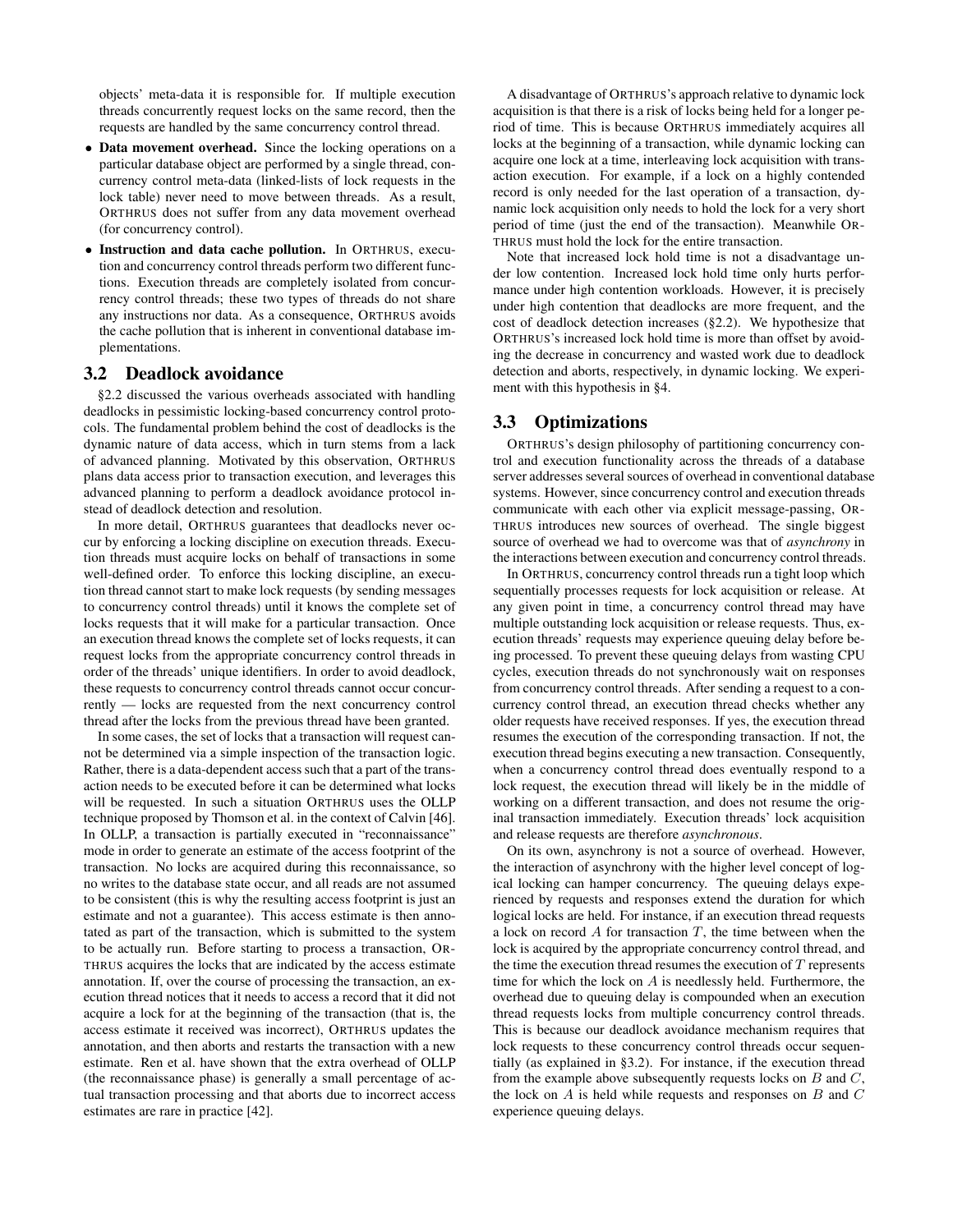

Figure 3: Concurrency control thread acquiring locks on behalf of an execution thread.

In order to reduce the impact of queuing delay, ORTHRUS minimizes the number of messages sent between threads. The basic idea is to allow concurrency control threads to forward lock request messages to other concurrency control threads on behalf of an execution thread. In other words, instead of paying two message delays for all concurrency control threads involved in a transaction, each concurrency control thread forwards the request directly to the next thread involved in that transaction (which reduces the number of message delays per concurrency control thread to one).

Figure 3 shows an example of how multiple locks are acquired. Transaction  $T_1$  requires locks on records  $A, B$ , and  $C$ . As mentioned in §3.2, to avoid deadlocks, ORTHRUS requires all transactions to request locks from concurrency control threads in a welldefined order. In Figure 3, this order is  $CC_1$ , followed by  $CC_2$ , followed by  $CC_3^3$ .

Execution threads request the first of these concurrency control threads to acquire locks on its partition.  $E_1$  therefore requests  $CC_1$ to acquire  $T_1$ 's locks (**Step 1**). For every lock required on later concurrency control threads, the concurrency control thread itself forwards the request. For instance, in order to acquire a lock on record B,  $CC_1$  forwards  $T_1$  to  $CC_2$  (Step 2). Similarly, after acquiring a lock on record B,  $CC_2$  forwards  $T_1$  to  $CC_3$  (Step 3). The last concurrency control thread that needs to acquire a lock on a transaction returns the transaction back to the execution thread. In this case,  $CC_3$  returns  $T_1$  to  $E_1$  (Step 4).

If this optimization were not in place,  $E_1$  would have to request locks to each concurrency control thread directly. First it would send a message to  $CC_1$  to acquire a lock on A.  $CC_1$  then responds to  $E_1$  once the lock on A has been acquired by  $T_1$ .  $E_1$  then repeats this process for each concurrency control thread. The number of messages per execution-concurrency control thread interaction would thus be two. Therefore, the total number of messages sent in the case of execution thread mediated lock acquisition is  $2(N_{cc})$  (where  $N_{cc}$  is the number of concurrency control threads from which the execution thread requires locks). On the other hand, ORTHRUS's optimized lock acquisition procedure requires  $N_{cc} + 1$ messages (one message to each concurrency control thread, and one last message to the execution thread). The reduced number of messages is directly correlated with decreased waiting due to asynchrony.

Note that concurrency control threads may be subject to overand under-utilization due to workload skew [39]. ORTHRUS can reuse prior techniques for addressing utilization imbalance in sharednothing systems [6, 39, 45] in order to partition data among concurrency control threads.

#### 3.4 Alternative architectures

In ORTHRUS, the set of database objects is partitioned across concurrency control threads. This design ensures that concurrency control threads do not share any data, thereby avoiding data movement and synchronization overhead (§2.1). Note, however, that partitioning objects across concurrency control threads is orthogonal to the design principle of separating functionality. ORTHRUS's use of partitioning is just one possible implementation of locking-based concurrency control.

A plausible alternative implementation would be to share a single lock table across all concurrency control threads. A single concurrency control thread could then obtain all the logical locks needed by a particular transaction. Execution threads could request any one of several concurrency control threads to acquire locks on its behalf. Although such an implementation would be subject to synchronization and data movement overhead, this synchronization is only across the concurrency control threads — a much smaller number of threads than the total number of threads in the system. Furthermore, the database system has the flexibility to limit the impact of these synchronization overheads. For example, the system could choose to assign concurrency control threads to execute on cores within a single NUMA socket.

Note that this flexibility to choose the number of threads to dedicate to each function is a direct consequence of the design principle of separating functionality. Conventional database systems do not have this flexibility because a single thread performs all the work entailed in executing a transaction. Furthermore, the separation of functionality enables a single system to support more than one implementation of a particular sub-system (such as the partitioned and non-partitioned lock table). Since components interact through narrow message-passing interfaces, the actual deployed implementation of a sub-system, such as concurrency control, can vary depending on system parameters, such as number of cores, number of NUMA sockets, and so forth.

### 4. EVALUATION

We run our experiments on a single 80-core machine, consisting of eight 10-core Intel E7-8850 processors and 128GB of memory. The operating system used is Ubuntu 14.04. All our experiments are performed in memory (none of our implementations utilize secondary storage). In all experiments, the number of threads used is equal to the number of cores; we pin a single long running thread to each CPU core (see §3.1).

We compare ORTHRUS against an implementation of two-phase locking (2PL) within the same ORTHRUS transaction management codebase. Our 2PL implementation uses a lock-table to store information about the locks acquired and requested by transactions. The lock-table is implemented as a hash-table. We implemented two important multi-core specific optimizations to improve the scalability of our 2PL implementation. First, the lock manager hashtable uses per-bucket latches instead of a single latch to protect the entire table. Per-bucket latches allow our 2PL implementation to avoid contention and overly conservative serialization on a single global latch. In addition to per-bucket latches, our 2PL implementation does not acquire high-level intention locks; transactions only acquire fine-grained logical locks on individual records. As a consequence, latch contention occurs only when multiple threads try to acquire or release logical locks on the same record. Second, our 2PL implementation *never* interacts with a memory allocator. Each database thread manually manages a pre-allocated thread-local pool of memory. Avoiding interaction with a memory allocator (such as malloc) removes superfluous synchronization in

<sup>&</sup>lt;sup>3</sup>In Figure 3, each thread is assumed to have its own input queue (as in Figure 2). However, we do not show them in the figure.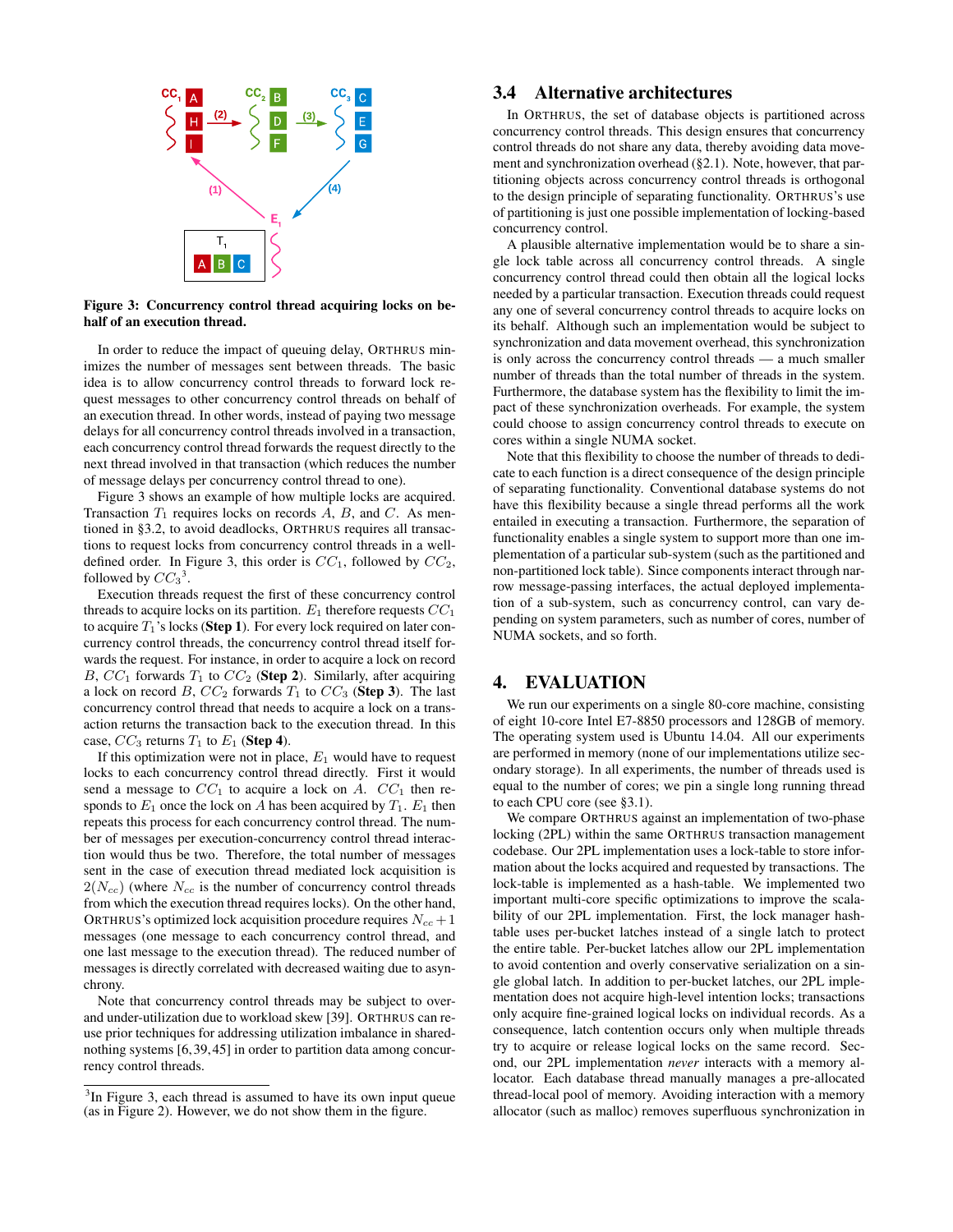the operating system's memory management logic and the memory allocator's logic. This allows us to isolate the sources of synchronization overhead to those in our own implementation.

To evaluate the overhead of deadlock handling in 2PL, we implement three different deadlock detection/avoidance mechanisms:

Wait-for graph. We use a graph to track the dependencies between transactions waiting to acquire logical locks, and the current holders of the lock. We only add edges to the wait-for graph if a transaction requests a lock, but finds that the lock is currently held in a conflicting mode by another transaction. The presence of a cycle in the wait-for graph implies that the transactions that constitute the cycle have deadlocked. In order to scale across multiple cores, our implementation avoids the use of a global latch to protect the entire graph. Instead, each database thread maintains a local partition of the wait-for graph, as is done by Yu et al. [53].

Wait die. Unlike the wait-for graph deadlock detection technique, which allows transactions to deadlock, and then detects and resolves deadlocks after the fact, wait die proactively avoids deadlocks by aborting transactions if they are suspected to be involved in a deadlock. In wait die, each transaction is assigned a timestamp prior to its execution, and the timestamp is used to determine whether or not the transaction is allowed to wait for a logical lock. If a transaction fails to immediately acquire a lock, then wait die only allows the transaction to wait on prior transactions if its timestamp is smaller than that of the current lock holder. If not, the transaction is aborted and restarted. Thus, wait die prioritizes older transactions (transactions with smaller timestamps), over younger transactions (transactions with larger timestamps). Each database thread uses the local timestamp counter on its CPU core to assign transactions their timestamps. Reading from the the core-local timestamp counter is low-overhead and contention-free. Core-local timestamp counters are therefore a cheap scalable source of monotonically increasing timestamps.

Dreadlocks. This state-of-the-art deadlock detection technique was proposed by Koskinen et al. in the context of mutual exclusion spin locks [26] and is used in the multi-core optimized version of the Shore database system (Shore-MT) [22]. Each transaction,  $T$ , maintains a digest, a data-structure which indicates the set of *other* transactions that T waits on for locks. Intuitively, a transaction's digest is a compact representation of its localized wait-for graph; T's digest contains the *transitive closure* of the transactions it waits for. If  $T$  fails to acquire a lock,  $T$  performs a set-union of its digest with the digest of the current lock holder. If  $T$  ever finds itself in its own digest, then it means that  $T$ 's transitive closure contains a cycle, and a deadlock has occurred. Note that digests are amenable to a simple bitmap representation, and that a particular transaction's digest is always updated by the thread responsible for running the transaction. However, other threads can *read* the transaction's digest. As a consequence, updates to a transaction's digest can be performed without the use of latches [26].

We also include a version of 2PL that uses the deadlock avoidance protocol described in §3.2. We call this baseline *Deadlockfree locking*. This deadlock-free implementation analyzes each transaction prior to its execution in order to obtain its read- and writesets and acquires locks in the lexicographical order in advance of transaction execution (as described in §3.2). Thus, we can compare our version of deadlock avoidance with three other widelyused techniques for handling deadlocks in 2PL systems.

#### 4.1 Quantifying deadlock handling overhead

We begin our evaluation with experiments to show the overhead of the three deadlock handling mechanisms we implemented wait-for graph, wait die, and dreadlocks — and compare them with



Number of hot records

Figure 4: Throughput while varying the number of hot records in the database. (a) Number of database cores = 10. (b) Number of database cores = 80.

the simple, deadlock-free implementation of 2PL discussed above. We measure the throughput of these mechanisms under varying levels of contention.

Our benchmark uses a single table of 10,000,000 records. Each record's size is 1,000 bytes. The workload consists of transactions that each perform read-modify-write operations on ten records. Of the ten records updated by each transaction, we pick two records uniformly at random from a set of "hot" records, while the remaining eight are selected uniformly at random from a set of "cold" records. We vary the level of contention in the workload by varying the number of hot records. Intuitively, if transactions pick two records from a small set of hot records, then the probability that they will conflict is higher than if the set is large. We run two experiments, the first dedicates 10 CPU cores to the database system, while the second uses all 80 CPU cores of our test machine.

Figure 4(a) shows the throughput of each deadlock handling protocol when the database runs on 10 CPU cores. The number of hot records decreases as we move from left to right along the x-axis. As a consequence, contention *increases* from left to right. As expected, each system's throughput decreases with increasing contention, because as contention increases, the likelihood of conflicts between transactions increases. This, in turn, limits the amount of concurrency the database system is able to exploit. However, the relative difference in throughput between each deadlock handling mechanism is small.

Next, we perform the same experiment with 80 CPU cores. Figure 4(b) shows the results. Increasing the core count has two effects. First, it increases overall contention in the system since there are more active threads competing for the same logical data and internal data structures. Note that this is a different type of contention increase than the x-axis in the graphs which are generated via increasing logical contention by reducing the hot-set size. By increasing the number of active transactions, the overhead of the deadlock management schemes all increase as the data structures that they have to access (e.g., linked lists of waiting transactions) all become larger. (2) It causes the system to encounter NUMA effects as different cores are located in different NUMA sockets, increasing the cost of passing active data between cores (the 10 cores in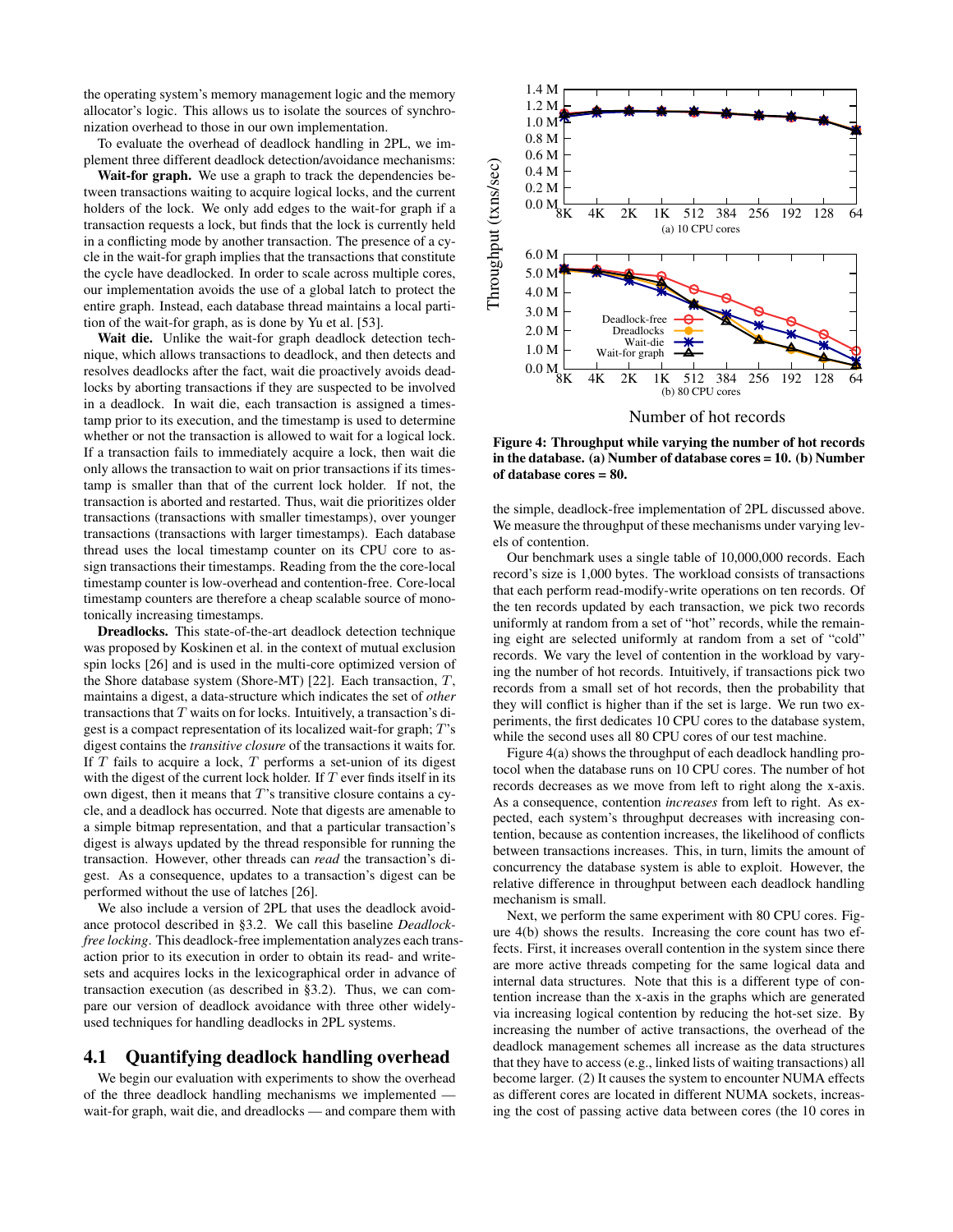the previous experiment are located on a single socket). So, for example, the cost to acquire a latch on the data structures maintained by the deadlock handling schemes increases. Combined, these two effects (1) increase the overhead of the deadlock handling schemes, and (2) increase logical contention to the point where deadlock is more frequent, such that avoiding deadlocks a priori is superior to *dynamically* avoiding or detecting them.

The performance of the wait-for graph mirrors that of dreadlocks across the spectrum of contention. Both wait-for graph and dreadlocks effectively use the same algorithm to detect deadlocks — they only use different data-structures to represent the same information (a bitmap vs. an explicit dependency graph). Logically, however, the two algorithms are equivalent: both abort transactions upon detecting a cycle in their respective graph representations. Hence, both have poor performance at the right-hand side of the graph when logical contention is high, and deadlocks are frequent.

Wait-for graph and dreadlocks outperform wait die in the low to medium range of contention (the left-hand side of Figure 4(b)). This is because wait die suffers from false positives — it aborts transactions despite the absence of deadlocks. However, on the right-hand side of the graph, deadlocks are frequent, and the delay inherent in the dreadlocks and wait-for graph schemes, because they first detect deadlocks before resolving them, causes locks to be held by deadlocked transactions for longer periods of time before they abort, further exacerbating the effect of high contention. Thus, the wait-die approach of "giving up" early has the benefit of not allowing deadlocks to increase lock hold times.

Most importantly, Figure 4(b) indicates that *Deadlock-free locking always* outperforms all three deadlock handling mechanisms. There are two reasons for this. First, when deadlocks do not occur too often (in the middle of the graph), *Deadlock-free locking* outperforms the other schemes due to its low-overhead. *Deadlockfree locking* only has to analyze transactions's read- and write-sets in advance, and request locks in the correct order, while the other schemes are burdened by running deadlock handling logic (waitfor graph and dreadlocks) and aborting transactions due to false positives (wait die). Second, by eliminating the possibility of deadlocks, *Deadlock-free locking* does not suffer from aborts, and the subsequent wasted work due to retries. *Deadlock-free locking*'s advantage over deadlock handling techniques grows with increasing contention. At the right-most point in the graph, *Deadlock-free locking*'s throughput is 2.2x, 5.5x and 5.5x times that of wait die, dreadlocks and the wait-for graph, respectively.

Figure 4(b) validates the fact that under high contention workloads, deadlock handling logic is a significant impediment to multicore throughput; dynamic deadlock handling techniques are *always* outperformed by *Deadlock-free locking*. Furthermore, the fact that throughput drops so drastically from 10 to 80 CPU cores indicates the problem will only get worse with increasing core counts.

Appendix B presents additional experiments on deadlock overhead on alternative workloads.

#### 4.2 Tradeoffs in thread allocation

Until this point, we have experimented with just the benefit of deadlock avoidance in high contention scenarios. We now experiment with the full system design of ORTHRUS including its partitioned functionality.

ORTHRUS's partitioned functionality means that each database thread can be assigned one of two roles; concurrency control or transaction execution. Given a fixed number of threads, ORTHRUS must apportion threads to either concurrency control or execution. This section shows the performance implications of various concurrency control and execution thread allocations. We run one ex-



Figure 5: Execution thread scalability in ORTHRUS under various fixed concurrency control thread configurations.

periment in which 80 threads (corresponding to our test machine's 80 physical CPU cores) are made available to ORTHRUS. We experiment with multiple ORTHRUS configurations. In each configuration, we fix the number of concurrency control threads, and measure throughput while varying the number execution threads.

We configure the database with a single table of 10,000,000 rows, each of size 1,000 bytes. The workload consists of transactions performing 10 read-modify-write operations on unique records. The records in transactions' read- and write-sets are selected uniformly at random from the set of 10,000,000 database rows. Each transaction acquires all its locks from a single concurrency control thread (we experiment with transactions that acquire locks on multiple concurrency control threads in §4.3, and §4.4).

Figure 5 shows the results of the experiment. We experiment with three concurrency control configurations, each corresponding to a curve in Figure 5. In each concurrency control configuration, throughput initially increases with increasing execution thread count. This is because on the left-hand-side of Figure 5, there are not enough execution threads to fully utilize the available concurrency control threads. Throughput continues increasing until a sufficient number execution threads saturate the available concurrency control threads. At this point, throughput plateaus. The point at which each curve plateaus is directly proportional to the number of concurrency control threads; more concurrency control threads can sustain a higher aggregate throughput than fewer concurrency control threads.

While ORTHRUS provides the flexibility to configure the number of concurrency control and execution threads, the choice of the optimal division of threads between concurrency control and execution is not obvious. Too few execution threads causes underutilization of concurrency control threads, and vice-versa. Fortunately, ORTHRUS uses a staged event driven architecture (SEDA) [50]; ORTHRUS's concurrency control and execution modules correspond to SEDA stages communicating via explicit-message passing. Systems based on SEDA are amenable to dynamic allocation of resources (such as threads) based on load. In order to decide on the optimal allocation of threads between concurrency control and execution, therefore, ORTHRUS can use techniques for dynamic resource allocation on SEDA systems.

#### 4.3 Multi-partition transactions

This section explores the cost of multi-partition transactions (transactions that need locks located on multiple concurrency control threads) in ORTHRUS. We compare performance against *Deadlockfree locking* (which has no partitioning whatsoever), and a fullypartitioned, "shared-nothing" system, where no memory is shared between partitions. Our implementation is based on the single-node (not distributed) version of the architecture of H-Store/VoltDB and HyPer [24,44]. This *Partitioned-store* baseline is similar to the corresponding implementation by Tu et al. in Silo [48]. *Partitionedstore* physically partitions data across database worker threads, such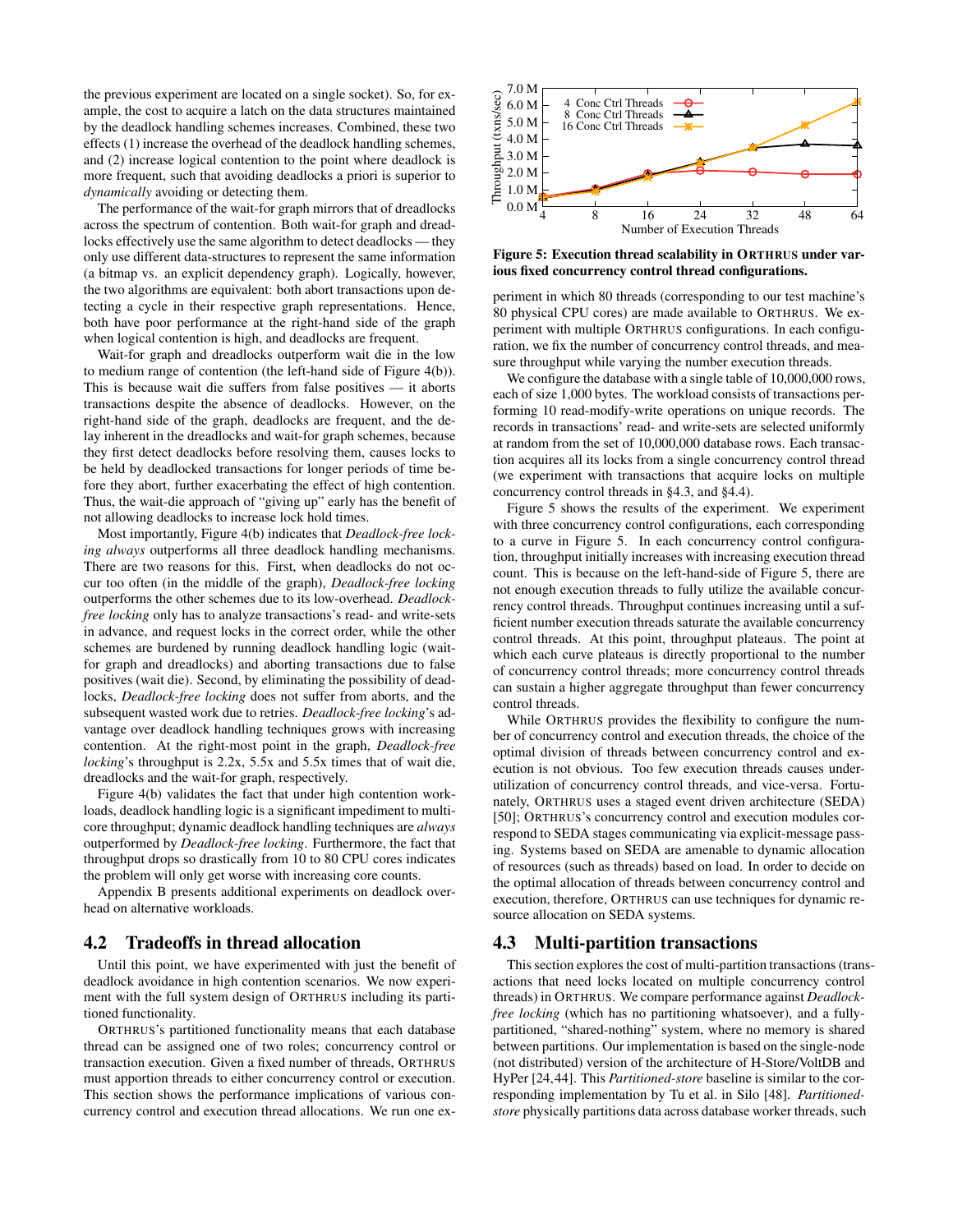

Figure 6: Performance of ORTHRUS and *Partitioned-store* as the number of partitions accessed per transaction is varied.

that each worker has its own local hash-table index. For concurrency control, *Partitioned-store* associates a coarse-grain partitionlevel spinlock with each worker. In order to execute a transaction, a worker thread obtains partition-level spinlocks on every partition that the transaction needs to access. If every transaction is singlepartition, the corresponding workers will only acquire their own partition-level spinlocks. In the single-partition case, therefore, workers' lock acquisitions never conflict with each other. Furthermore, in the single-partition case, spinlock acquisition has minimal overhead because the lock is cached by the corresponding worker.

We run two experiments, both highlighting the effect of multipartition transactions on performance. The first experiment compares the throughput of each system while varying the number of partitions accessed by each transaction. The second varies the fraction of multi-partition transactions in the workload.

The experiments in this section use a database which consists of a single table with 10,000,000 records of size 1,000 bytes each. These 10,000,000 records are uniformly spread across *Partitionedstore*'s physical partitions. Similarly, 10,000,000 logical locks are uniformly spread across ORTHRUS's concurrency control threads. Both experiments use transactions which perform 10 read-modifywrite operations. In *Partitioned-store*, multi-partition transactions span physical partitions. Similarly, multi-partition transactions in ORTHRUS request locks from multiple concurrency control threads.

Vary partitions per transaction. Figure 6 shows the performance of ORTHRUS, *Partitioned-store* and *Deadlock-free locking* while varying the number of partitions accessed by each transaction. When transactions are restricted to a single partition, *Partitionedstore* outperforms ORTHRUS and *Deadlock-free locking*. There are two primary reasons for this. First, *Partitioned-store* requires no concurrency control when transactions are restricted to a single partition. Second, *Partitioned-store* index structures have better cache locality because indexes are physically partitioned across worker threads. As transactions access two or more partitions, however *Partitioned-store* experiences a sharp drop in throughput. *Partitioned-store*'s drop in throughput is due to its use of coarsegrain concurrency control. *Partitioned-store* isolates transactions at the level of partitions; a pair of transactions conflict if they both access the same partition. In contrast, ORTHRUS and *Deadlock-free locking* isolate transactions at the granularity of read- and writeconflicts on individual records.

We also find that ORTHRUS's throughput decreases as transactions access more partitions. However, unlike *Partitioned-store*, ORTHRUS's drop in throughput is more modest. ORTHRUS's throughput drops because of the increase in the number of messages required to acquire a transaction's locks. In the single-partition case, each transaction acquires its locks from a single concurrency control thread. However, as transactions' locks are distributed over a greater number of concurrency control threads, the number of message hops during lock acquisition increases. In particular, the number of messages required to acquire a transaction's locks is equal to

 $N_{cc}$  + 1, where  $N_{cc}$  is the number of concurrency control threads on which a transaction's locks reside (§3.3). Clearly, as  $N_{cc}$  increases, the number of messages involved in acquiring a single transaction's locks increases. Figure 6 also shows that *Deadlockfree locking*'s throughput remains unchanged as the number of partitions accessed by a transaction increases. *Deadlock-free locking* is a shared-everything system, and hence is not subject to additional overhead in the presence of multi-partition transactions.

To better understand the performance characteristics of the curves in Figure 6, we physically partitioned indexes across ORTHRUS and Deadlock-free locking's worker threads<sup>4</sup>. These curves are marked SPLIT ORTHRUS and *Split Deadlock-free*, respectively. This optimization puts all three systems on the same level as *Partitionedstore* with respect to cache locality, and any remaining difference between *Partitioned-store* and these two new curves can be attributed to concurrency control.

When analyzing the difference between *Partitioned-store* and SPLIT ORTHRUS/*Split Deadlock-free* and comparing this difference to the difference between *Partitioned-store* and ORTHRUS/*Deadlockfree locking*, we can conclude that when transactions are restricted to a single partition, *Partitioned-store*'s main advantage over OR-THRUS and *Deadlock-free locking* is due to the smaller cache footprint of partitioned indexes. *Partitioned-store*'s throughput is about 2x and 2.6x that of ORTHRUS and *Deadlock-free locking*, respectively, while its advantage over SPLIT ORTHRUS and *Split Deadlockfree* is a more modest 1.3x and 1.5x, respectively. Furthermore, as transactions access more partitions, the performance of the partitioned variants of ORTHRUS and *Deadlock-free locking* converge to their non-partitioned counterparts. This confirms that *Partitionedstore*'s poor performance under multi-partition transactions is due to its use of coarse-grain concurrency control.

It should be noted that a big advantage of ORTHRUS and *Deadlockfree locking* over *Partitioned-store* is that these systems by default do not require a user to be concerned about finding a near-perfect data partitioning such that the vast majority of a transactions in a workload will only access a single-partition. However, if a good or near-perfect partitioning is available for a particular workload, there is no reason why ORTHRUS and *Deadlock-free locking* cannot benefit from it by partitioning their indexes across worker threads accordingly. In other words, although our primary motivation for introducing SPLIT ORTHRUS and *Split Deadlock-free* was in order to break down the performance differences between *Partitionedstore* and ORTHRUS/*Deadlock-free locking*, if a good data partitioning is available for a workload, SPLIT ORTHRUS could be used instead of ORTHRUS, and achieve much closer performance to partitioned stores on single-partitioned transactions, while maintaining its significant advantages over partitioned-stores for multi-partition transactions.

Vary fraction of multi-partition transactions. Although Figure 6 shows the effect of multi-partition transactions on each system's throughput, realistic workloads involve a mix of single-partition and multi-partition transactions. In this experiment, we evaluate a workload consisting of both single- and multi-partition transactions. We vary the percentage of multi-partition transactions in the workload. Multi-partition transactions run on exactly two partitions.

Figure 7 shows the result of the experiment. As in the previous experiment, we find that *Partitioned-store* outperforms ORTHRUS and *Deadlock-free locking* when all transactions are single-partition (0% multi-partition transactions). *Partitioned-store*'s throughput decreases as the fraction of multi-partition transactions increases.

<sup>&</sup>lt;sup>4</sup>Tu et al. perform a similar analysis in Silo [48]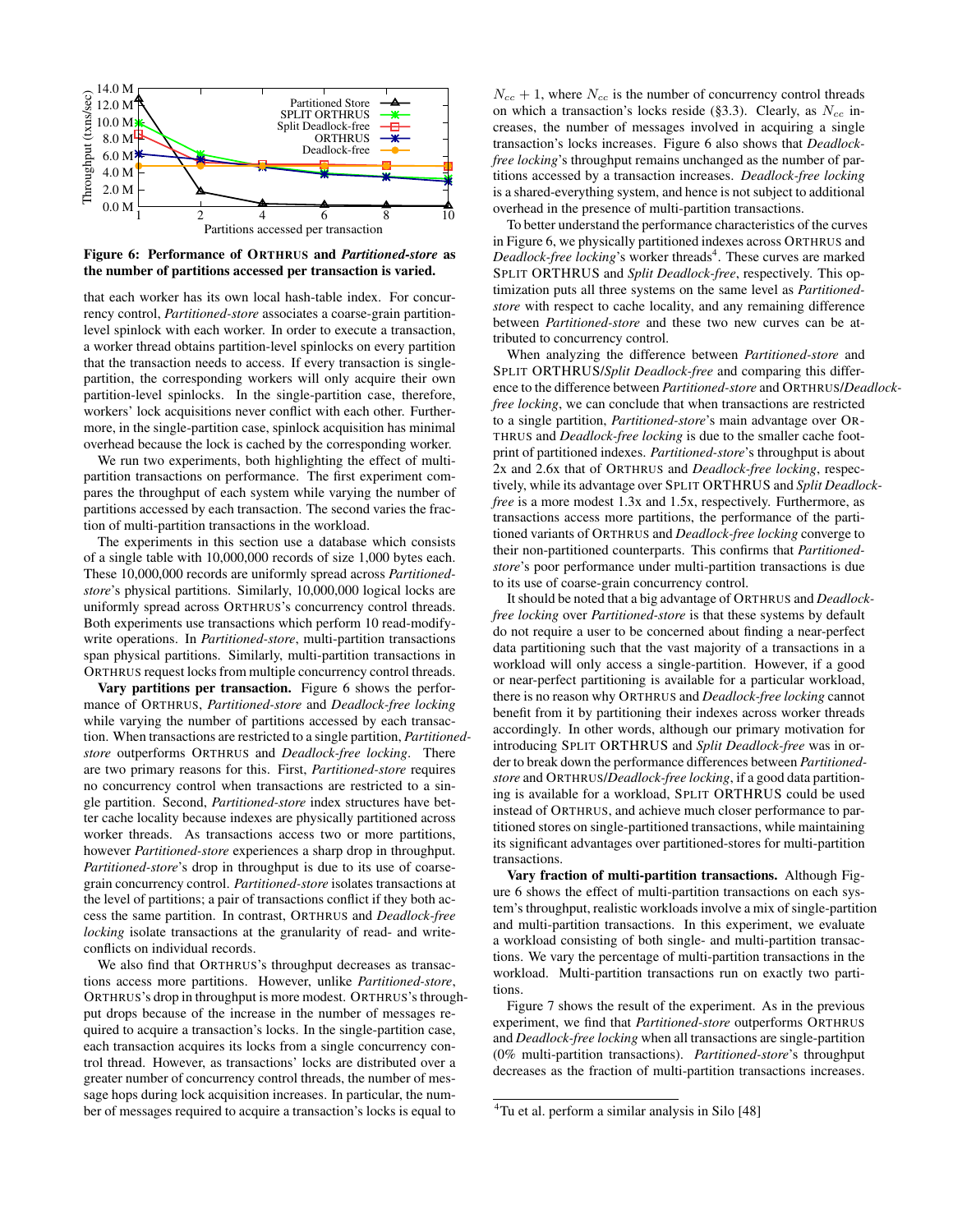

Figure 7: Performance of ORTHRUS and *Partitioned-store* as the percentage of multi-partition transactions is varied.

This is expected because we already saw in Figure 6 that *Partitionedstore*'s performance decreases dramatically as soon an transactions access more than one partition.

ORTHRUS's throughput also decreases as the fraction of multipartition transactions increases. As elaborated in the previous experiment, this is due to the increase in the number of messages required to acquire transactions' locks. However, despite the decrease in throughput, ORTHRUS *always* outperforms *Deadlock-free locking* (even when the percentage of multi-partition transaction is 100%). Although both ORTHRUS and *Deadlock-free locking* use the same underlying locking-based protocol, ORTHRUS's partitioned functionality allows concurrency control and execution threads to better utilize data- and instruction-caches (§3.1).

Finally, Figure 7 also evaluates SPLIT ORTHRUS and *Split Deadlockfree*. These curves reinforce the fact that *Partitioned-store*'s main advantage relative to ORTHRUS and *Deadlock-free locking* is cache locality, and this advantage can be duplicated by ORTHRUS and *Deadlock-free locking* if a good data partitioning is available. Nonetheless, *Partitioned-store*'s total elimination of concurrency control for single-partition transactions prevents SPLIT ORTHRUS and *Split Deadlock-free* from matching its performance at the extreme lefthand side of the graph.

#### 4.4 Performance under contention

This section evaluates the performance of ORTHRUS under contention. We compare ORTHRUS against *Deadlock-free locking*, and 2PL with dreadlocks. The experiments in this section run a subset of the TPC-C benchmark, while we experiment with the YCSB benchmark in Appendix A. As is common practice, our TPC-C implementation does not model client "think" time, and transactions are executed as one-shot stored procedures [1, 41, 44, 48]. We restrict our evaluation to TPC-C's NewOrder and Payment transactions. These two transactions make up the vast majority of the benchmark; approximately 45% and 43% of transactions in the full TPC-C mix are NewOrder and Payment transactions, respectively. Furthermore, NewOrder and Payment are short update transactions<sup>5</sup>, and thereby put greater stress on concurrency control. Our evaluation therefore uses an equal mix of NewOrder and Payment transactions; both types of transaction are equally likely to occur.

TPC-C's database conforms to a tree-based schema [44]. Most tables in TPC-C have a foreign key dependency on the "root" Warehouse table. Excluding the Warehouse table itself, out of eight tables in the TPC-C database, only one, Item, does not contain a foreign key dependency on the Warehouse table. TPC-C's Item table is read-only. Hence, none of our baselines perform any concurrency control on reads to Item table's rows. In TPC-C, the warehouse\_id attribute is the primary key of the Warehouse table, and foreign key in all other tables (apart from Item). ORTHRUS partitions database tables across concurrency control threads based



Figure 8: TPC-C NewOrder and Payment throughput, varying number of warehouses. Each system uses 80 CPU cores.

on each row's warehouse\_id attribute. Our evaluation adheres to the TPC-C specification of requiring 10% of NewOrder and 15% of Payment transactions to span two warehouses. Therefore, approximately 12.5% of transactions in our evaluation require locks from two concurrency control threads. Some Payment transactions' read- and write-sets are deducible only upon reading the value of a secondary index. In particular, 60% of Payment transactions must find a Customer by a secondary index on customers' last name. For this subset of transactions, ORTHRUS must speculatively read this secondary index in order to obtain the transaction's read- and write-sets using the OLLP protocol described in §3.2.

#### *4.4.1 Throughput under varying contention*

Since the TPC-C database schema is tree-based, and rooted at the Warehouse table, contention on all tables (except the read-only Items table) can be controlled by varying the number of records in the Warehouse table; decreasing the number of warehouses increases the level of contention in the workload. Figure 8 shows the throughput of each system while varying the number of warehouses. The number of warehouses increases from left to right along the x-axis, therefore, contention *decreases* from left to right.

When the number of warehouses is small, we find that ORTHRUS significantly outperforms 2PL. When the number of warehouses is small, both transactions update highly contended records. Payment updates two records, one each from the Warehouse and District tables. NewOrder updates a single District record. *Deadlock-free locking* suffers from latching overhead associated with acquiring logical locks on each of these records (synchronization overhead). Furthermore, the linked-list corresponding to a bucket in the lock table must also be moved across cores (data movement overhead).

In addition to suffering from the same sources of overhead as *Deadlock-free locking*, 2PL with dreadlocks must also execute deadlock handling logic, which further reduces throughput (see §4.1). Dreadlocks requires all transactions waiting on a particular logical lock to spin on the lock holder's digest. When the lock holder eventually releases the lock, it updates its digest, which propagates to the threads spinning on the digest. In order to read the new value of the digest, the readers' cached values of the digest must be invalidated and then reloaded with the new value. Note that this cache coherence overhead is *in addition* to the cache coherence overhead associated with latch acquisition and linked-list traversal experienced by *Deadlock-free locking*. Furthermore, we found that the actual occurrence of deadlocks on the TPC-C workload was rare. 2PL with Dreadlocks is thus subject to severe cache coherence overhead despite the fact that the workload itself is mostly deadlock free.

Unlike 2PL, ORTHRUS does not experience cache-coherence induced overhead. In ORTHRUS, a single concurrency control thread is responsible for processing every lock operation on a particular record. Concurrency control threads therefore require no synchronization to process lock acquisition or release requests. Further-

<sup>5</sup>Compared to long running transactions such as StockLevel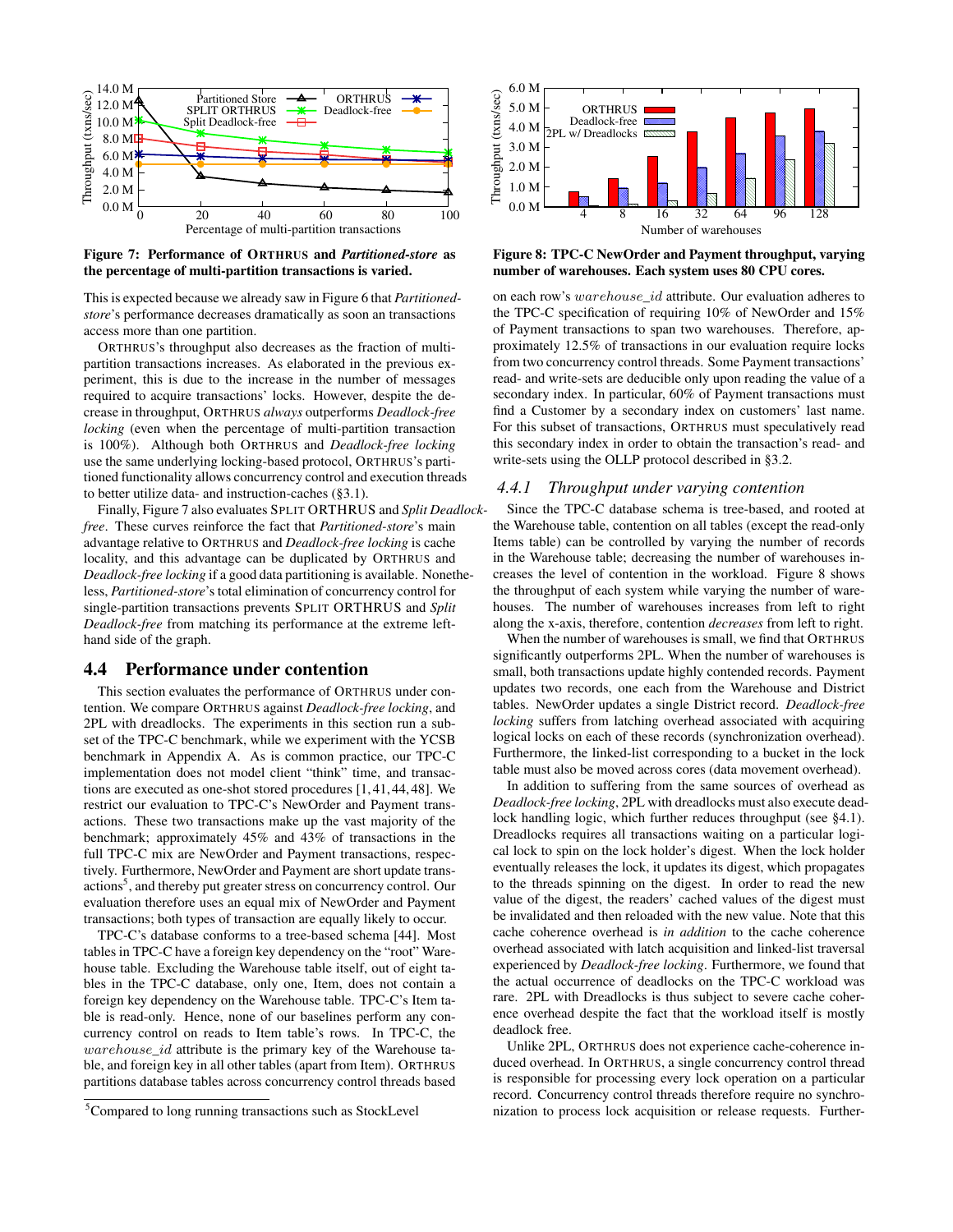

Figure 9: TPC-C throughput while increasing core count. Number of warehouses = 16.

more, the meta-data associated with the locks (the linked list of lock requests) does not need to move across cores. On the contrary, since Warehouse and District records are popular, the linked lists of lock requests on these records experience good cache locality on concurrency control threads. As mentioned previously, 10% of NewOrder and 15% of Payment transactions span two warehouses. Since we assign a single concurrency control thread to a particular warehouse, this subset of NewOrder and Payment transactions must interact with two concurrency control threads. These transactions are therefore subject to greater lock hold times on popular records due to asynchrony (§3.3). Despite the longer duration for which contended locks are held, ORTHRUS is able to significantly outperform both locking implementations.

As the number of warehouses increases, the level of contention in the workload decreases. As a consequence, both locking systems experiences lower synchronization overhead. However, despite the decrease in contention, we find that ORTHRUS maintains a significant advantage over both locking systems. At 128 warehouses, OR-THRUS's throughput is 1.3x and 1.5x that of *Deadlock-free locking* and 2PL, respectively. We attribute this remaining advantage to the lower instruction- and data-cache footprint entailed by partitioned functionality (§2.1 and §3.1).

### *4.4.2 Scalability under high contention*

Next, we compare the scalability of ORTHRUS, *Deadlock-free locking* and 2PL under high contention. We set the total number of warehouses to 16 and vary the number of cores used by the system. Figure 9 shows the results of the experiment. When each system uses 10 CPU cores, we find that *Deadlock-free locking* and 2PL's throughput is identical (as explained in §4.1). On increasing the number of CPU cores, we find that 2PL's throughput begins to drop because of the overhead of deadlock handling logic. As mentioned above, deadlocks occur with negligible frequency on the TPC-C benchmark. However, despite the negligible frequency of deadlocks, we find a significant difference between 2PL and *Deadlock-free locking*; this difference validates our claim that deadlock handling logic is a significant source of overhead, even on workloads which are devoid of deadlocks. Despite the significant level of contention in the workload ORTHRUS's throughput scales with additional CPU cores. At 80 cores, ORTHRUS outperforms *Deadlock-free locking* and 2PL by 2x and nearly an *order of magnitude*, respectively.

#### *4.4.3 Execution time breakdown*

We conclude our experimental evaluation by showing the breakdown of CPU time on database execution threads in ORTHRUS, *Deadlock-free locking*, and 2PL. Figure 10 shows that 2PL spends significantly more time locking records than *Deadlock-free locking*. This is due to the fact the the dreadlocks algorithm spends time spinning on threads' digests in the lock manager. The difference between these two baselines is only that 2PL spends time waiting



Figure 10: Execution thread CPU time breakdown on TPC-C with 80 threads. (a): 128 Warehouses (low contention). (b): 16 Warehouses (high contention)

within the lock manager, while *Deadlock-free locking* spends time waiting outside the lock manager.

ORTHRUS's execution threads spend more cycles doing useful work than both *Deadlock-free locking* and 2PL under both high contention and low contention. Under high contention all three systems spend a large fraction of their time waiting on locks. However, ORTHRUS's execution threads spend significantly more time executing transactions (in comparison to *Deadlock-free locking* and 2PL). In particular, ORTHRUS's execution threads spend 18% of their time executing transactions. In comparison, *Deadlock-free locking* and 2PL threads spend just 7.2% and 3.7% of their time doing useful work. Thus, ORTHRUS's execution thread utilization is about 2.5x and 5x greater than that *Deadlock-free locking* and 2PL, respectively. It should be noted that as a consequence of its partitioned functionality, ORTHRUS uses fewer execution threads than *Deadlock-free locking* and 2PL. In both experiments, ORTHRUS uses 16 concurrency control threads and 64 execution threads. In contrast, the other systems utilize all 80 threads for execution. However, despite having 20% fewer execution threads at its disposal, ORTHRUS outperforms *Deadlock-free locking* and 2PL by much better utilizing its available execution threads.

## 5. RELATED WORK

Synchronization. Remote Core Locking (RCL) is a technique for reducing synchronization overhead and increasing data locality in contended critical sections [33]. RCL classifies a subset of a machine's CPU cores as "server" cores, and assigns contended critical sections to server cores. Threads request server cores to execute critical sections on their behalf. Flat combining is a synchronization technique that addresses the same problem as RCL; the impact of contended critical sections on synchronization overhead and data locality [19]. Unlike RCL, flat combining does not dedicate CPU cores for the sole purpose of critical section execution. Instead, a single "combiner" thread is dynamically chosen to execute critical sections on behalf of others. Both RCL and flat combining use the design principle of dedicating a single thread to repeatedly execute critical sections for the purposes of exploiting instruction- and data-cache locality, and reducing synchronization overhead. ORTHRUS uses the same design principle; RCL's server cores, and flat combining's combiner are analogous to ORTHRUS's concurrency control threads. However, both RCL and flat com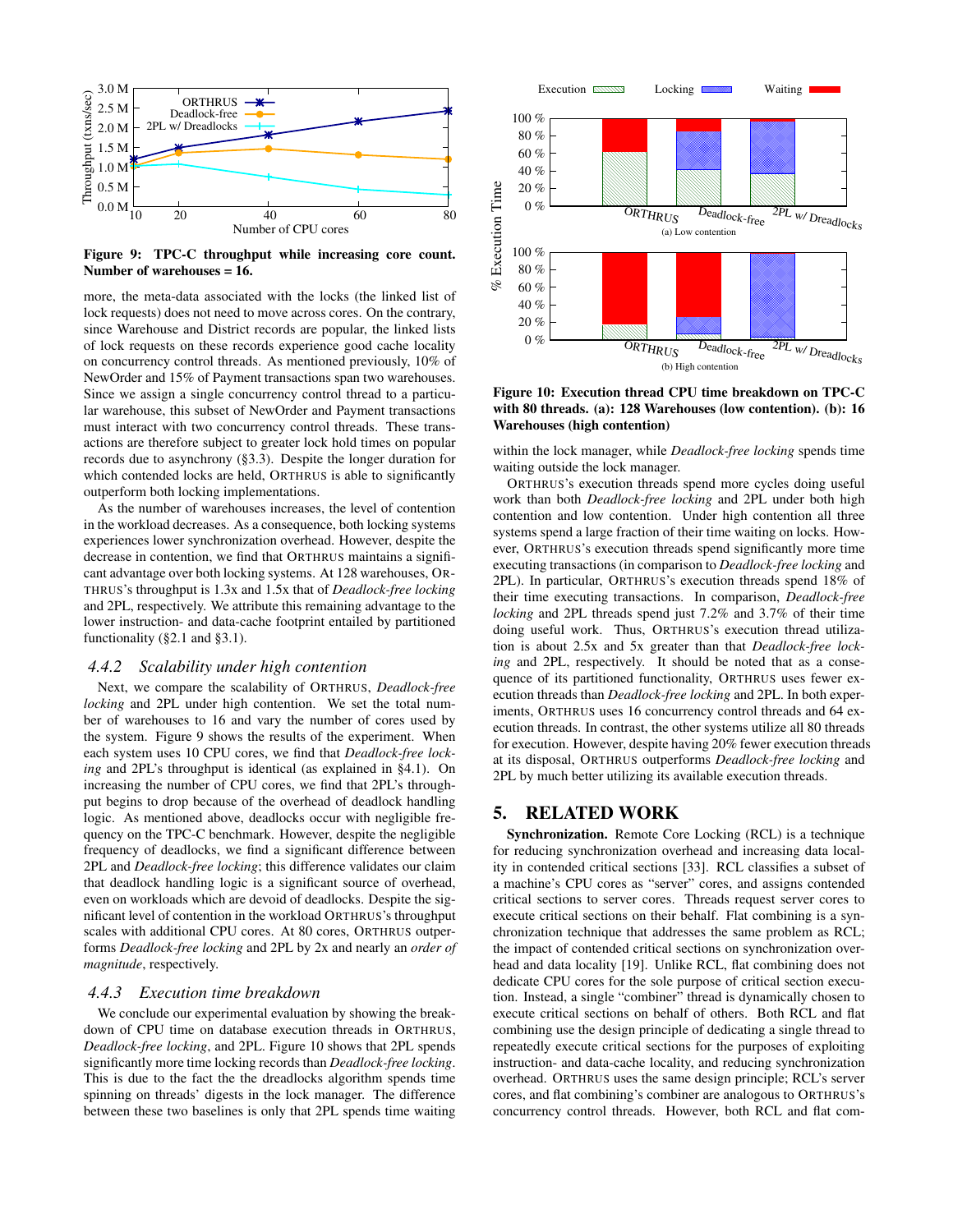bining address high contention in critical sections without regard to any higher level functionality. In contrast, ORTHRUS's concurrency control threads implement logical locking, and must therefore carefully address harmful interactions between logical locking and asynchronous message-passing (§3.3).

Operating systems. Barrelfish is a multi-core operating system kernel that forbids shared-memory-based inter-core communication altogether [2]. Barrelfish forces cores to communicate using explicit message passing. One of the motivations for Barrelfish's deisgn was shared-memory operating system kernels's inability to reason about contention at scale. Wentzlaff et al. propose a factored operating system (fos), which assigns operating system functions to specific cores of a single machine [51]. fos's design is intended to reduce contention, and improve instruction- and data-cache locality. ORTHRUS shares some of the motivation behind Barrelfish and fos: synchronization overhead, and poor locality due to conflated functionality (§2.1). However, Barrelfish and fos address overheads in operating system kernels, while ORTHRUS addresses overheads in database concurrency control.

Partitioned functionality. Bernstein and Das, and Ding et al. proposed optimistic distributed DBMSs in which validation is performed by a dedicated set of processes, independent from those that execute transactions's logic [3, 11]. Faleiro et al. proposed techniques for lazy transaction evaluation [14], and multi-version concurrency control [13], that separate concurrency control and transaction execution. None of these systems advocated for explicit message-passing as an inter-thread communication mechanism on a single multi-core machine. Moreover, this paper analyzes the broader implications of separating concurrency control from transaction execution, while these prior systems used separate concurrency control and execution threads in the narrower context of distributed optimistic concurrency control, lazy transaction evaluation, and multi-version concurrency control.

Staged DBMSs. Harizopoulos et al. identified several sources of overhead with thread-based query execution architectures [17]. Chief among these was poor instruction- and data-cache locality due to thread context switching. To address this overhead, they proposed StagedDB, a staged event-driven query execution architecture. StagedDB uses long-lived threads to exploit inter-query instruction- and data-cache locality. ORTHRUS uses a similar design; it dedicates long-lived threads to perform concurrency control and transaction execution logic respectively. These threads are pinned to physical CPU cores in order to exploit instructionand data-cache locality. ORTHRUS differs from StagedDB in that it addresses bottlenecks in transaction processing, not query execution. Furthermore, ORTHRUS addresses transaction processing overheads on modern multi-core machines, such as synchronization, data movement, and deadlock handling.

Several distributed DBMSs have adopted a staged event driven architecture (SEDA) [10, 20, 28, 54]. SEDA is a natural fit for distributed database systems, which must *necessarily* use messagepassing as a communication mechanism. In contrast, ORTHRUS uses a staged message-passing among threads on a *single node*.

Multi-core optimized DBMSs. Several researchers have recently proposed techniques to address synchronization overhead and improve cache-locality in multi-core databases [25, 30–32, 35, 40, 47, 49]. Johnson et al. devised a technique to reduce the frequency of contended latch acquisitions in conventional lock managers [21]. Their technique, speculative lock inheritance, passes contended logical locks between transactions without requiring calls to the lock manager (consequently decreasing the frequency of contended latch acquisition within the lock manager). Jung et al. devised scalable latch-free algorithms for conventional lock managers

[23]. Larson et al. address several scalability bottlenecks in both pessimistic and optimistic concurrency control protocols [29]. For instance, their optimistic validation protocol does not require the use of a global critical section (as required by conventional protocols [27]). Tu et al. propose Silo, an optimistic main-memory multi-core database system designed to eliminate contended centralized data-structures [48]. All of these systems use a conventional shared-memory design. In contrast, ORTHRUS mediates communication among concurrency control and execution threads using explicit message-passing.

Semantics-aware concurrency control. Several researchers have argued for reasoning about conflicts using the semantics of operations [1,7,8,36,43]. Doppel is a main-memory database system that exploits commutative operations on contended records [34]. Contended records are replicated across a machine's cores, and commutative operations on these records are satisfied by any core. In order to process non-commutative operations, the state on each replica is periodically aggregated. In contrast, ORTHRUS is designed to address high contention in workloads where semantic knowledge about conflicts is not available (beyond reads, and writes to records).

Shared-nothing systems. Prior research found that the cost of two-phase locking was prohibitively expensive on main-memory database systems [16]. Several researchers subsequently recommended doing away with two-phase locking altogether, and advocated for serial transaction execution. H-Store is an example of a database system which employs serial transaction execution, and works best when workloads are perfectly partitionable [44]. Hy-Per is another example of a single-thread transaction processing system, but its design is meant to simultaneously support OLTP and OLAP workloads [24] (note that the latest version of HyPer abandons a shared-nothing design in favor of shared-everyting optimistic multi-versioning [35]). Since these systems do away with concurrency control altogether, they do not suffer from any of the overheads described in this paper. However, for the same reason, they cannot adequately utilize multi-core systems when a workload contains a non-trivial fraction of distributed transactions.

Pandis et al. propose a shared-nothing transaction processing architecture to avoid contention on locking meta-data (DORA) [37] and indexes (PLP) [38]. Unlike conventional designs where a single thread performs a transaction's logic, their work proposes that a transaction is collectively processed by the partitions on which it must execute. A transaction's logic is broken into smaller subtransactions such that an entire sub-transaction is restricted to a single partition. Unlike ORTHRUS, DORA assigns a single thread to perform both concurrency control and execution within a partition. Furthermore, this paper advocates for *partitioned functionality*, which does not necessarily preclude shared-data among concurrency control or execution threads (§3.4). PLP is complimentary to our work; we do not address index contention.

# 6. CONCLUSIONS

The vast majority of database systems adhere to the design principle of assigning a single thread the responsibility of performing all logic on behalf of a transaction. This design principle leads to severe scalability problems on main-memory multi-core databases due to synchronization overhead, data movement overhead, and cache pollution. Furthermore, these systems allow dynamic access of data which necessitates expensive deadlock handling mechanisms. ORTHRUS addresses these limitations by partitioning functionality across a machine's cores and eliminating the need for handling deadlocks. Our experimental evaluation shows that OR-THRUS's design enables it to outperform conventional database systems by upto an order of magnitude on high contention workloads.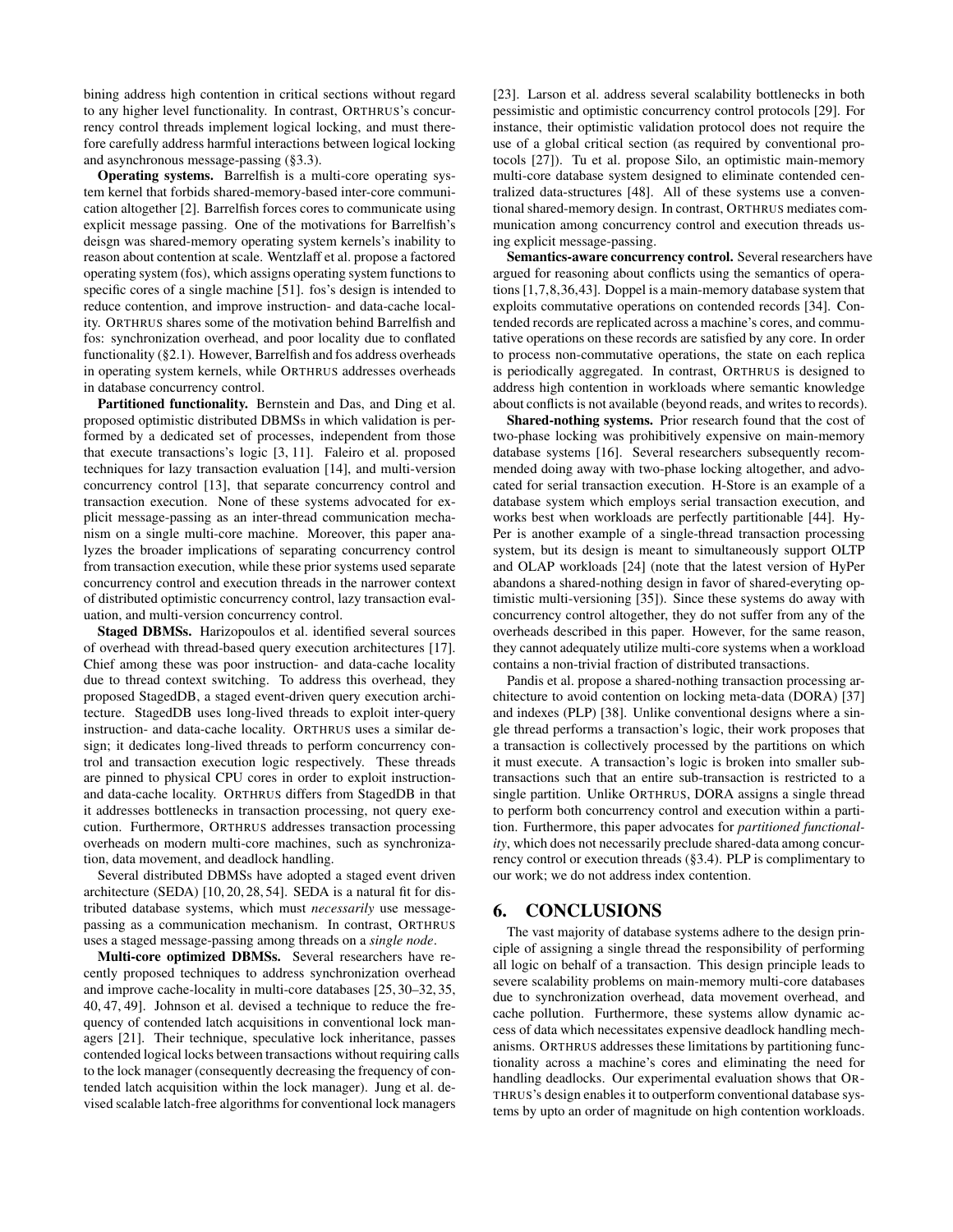Acknowledgements. This work was sponsored by the NSF under grant IIS-1527118. We thank the anonymous SIGMOD 2016 reviewers for their insightful feedback.

### 7. REFERENCES

- [1] P. Bailis, A. Fekete, M. J. Franklin, A. Ghodsi, J. M. Hellerstein, and I. Stoica. Coordination avoidance in database systems. *PVLDB*, 8(3), 2014.
- [2] A. Baumann, P. Barham, P.-E. Dagand, T. Harris, R. Isaacs, S. Peter, T. Roscoe, A. Schüpbach, and A. Singhania. The multikernel: A new OS architecture for scalable multicore systems. In *SOSP*, 2009.
- [3] P. A. Bernstein and S. Das. Scaling optimistic concurrency control by approximately partitioning the certifier and log. *DE Bull*, 38(1), 2015.
- [4] S. Boyd-Wickizer, M. F. Kaashoek, R. Morris, and N. Zeldovich. Non-scalable locks are dangerous. In *Linux OLS*, 2012.
- [5] I. Calciu, D. Dice, T. Harris, M. Herlihy, A. Kogan, V. Marathe, and M. Moir. Message passing or shared memory: Evaluating the delegation abstraction for multicores. In *OPODIS*. 2013.
- [6] A. Cheung, S. Madden, O. Arden, and A. C. Myers. Automatic partitioning of database applications. *PVLDB*, 5(11), 2012.
- [7] A. T. Clements, M. F. Kaashoek, N. Zeldovich, R. T. Morris, and E. Kohler. The scalable commutativity rule: Designing scalable software for multicore processors. In *SOSP*, 2013.
- [8] N. Conway, W. R. Marczak, P. Alvaro, J. M. Hellerstein, and D. Maier. Logic and lattices for distributed programming. In *SoCC*, 2012.
- [9] B. F. Cooper, A. Silberstein, E. Tam, R. Ramakrishnan, and R. Sears. Benchmarking cloud serving systems with YCSB. In *SoCC*, 2010.
- [10] G. DeCandia, D. Hastorun, M. Jampani, G. Kakulapati, A. Lakshman, A. Pilchin, S. Sivasubramanian, P. Vosshall, and W. Vogels. Dynamo: Amazon's highly available key-value store. In *SOSP*, 2007.
- [11] B. Ding, L. Kot, A. Demers, and J. Gehrke. Centiman: Elastic, high performance optimistic concurrency control by watermarking. In *SoCC*, 2015.
- [12] J. M. Faleiro and D. J. Abadi. FIT: A distributed database performance tradeoff. *DE Bull*, 38(1), 2015.
- [13] J. M. Faleiro and D. J. Abadi. Rethinking serializable multiversion concurrency control. *PVLDB*, 8(11), 2015.
- [14] J. M. Faleiro, A. Thomson, and D. J. Abadi. Lazy evaluation of transactions in database systems. In *SIGMOD*, 2014.
- [15] J. Gray and A. Reuter. *Transaction processing*. Morgan Kaufmann Publishers, 1992.
- [16] S. Harizopoulos, D. Abadi, S. Madden, and M. Stonebraker. OLTP through the looking glass, and what we found there. In *SIGMOD*, 2008.
- [17] S. Harizopoulos and A. Ailamaki. A case for staged database systems. In *CIDR*, 2003.
- [18] J. M. Hellerstein, M. Stonebraker, and J. Hamilton. *Architecture of a database system*. Now Publishers, 2007.
- [19] D. Hendler, I. Incze, N. Shavit, and M. Tzafrir. Flat combining and the synchronization-parallelism tradeoff. In *SPAA*, 2010.
- [20] R. Huebsch, B. N. Chun, J. M. Hellerstein, B. T. Loo, P. Maniatis, T. Roscoe, S. Shenker, I. Stoica, and A. R. Yumerefendi. The architecture of PIER: An internet-scale query processor. In *CIDR*, 2005.
- [21] R. Johnson, I. Pandis, and A. Ailamaki. Improving OLTP scalability using speculative lock inheritance. *PVLDB*, 2(1), 2009.
- [22] R. Johnson, I. Pandis, N. Hardavellas, A. Ailamaki, and B. Falsafi. Shore-MT: A scalable storage manager for the multicore era. In *EDBT*, 2009.
- [23] H. Jung, H. Han, A. D. Fekete, G. Heiser, and H. Y. Yeom. A scalable lock manager for multicores. In *SIGMOD*, 2013.
- [24] A. Kemper and T. Neumann. Hyper: A hybrid OLTP & OLAP main memory database system based on virtual memory snapshots. In *ICDE*, 2011.
- [25] H. Kimura. FOEDUS: OLTP engine for a thousand cores and NVRAM. In *SIGMOD*, 2015.
- [26] E. Koskinen and M. Herlihy. Dreadlocks: Efficient Deadlock Detection. In *SPAA*, 2008.
- [27] H.-T. Kung and J. T. Robinson. On optimistic methods for concurrency control. *ACM TODS*, 6(2), 1981.
- [28] A. Lakshman and P. Malik. Cassandra: A decentralized structured storage system. *ACM SIGOPS OSR*, 44(2), 2010.
- [29] P.-A. Larson, S. Blanas, C. Diaconu, C. Freedman, J. M. Patel, and M. Zwilling. High-performance concurrency control mechanisms for main-memory databases. *PVLDB*, 5(4), 2011.
- [30] V. Leis, A. Kemper, and T. Neumann. Exploiting hardware transactional memory in main-memory databases. In *ICDE*, 2014.
- [31] J. Levandoski, D. Lomet, S. Sengupta, R. Stutsman, and R. Wang. Multi-version range concurrency control in deuteronomy. *PVLDB*, 8(13), 2015.
- [32] D. B. Lomet, S. Sengupta, and J. J. Levandoski. The bw-tree: A b-tree for new hardware platforms. In *ICDE*, 2013.
- [33] J.-P. Lozi, F. David, G. Thomas, J. L. Lawall, G. Muller, et al. Remote core locking: Migrating critical-section execution to improve the performance of multithreaded applications. In *USENIX ATC*, 2012.
- [34] N. Narula, C. Cutler, E. Kohler, and R. Morris. Phase reconciliation for contended in-memory transactions. In *OSDI*, 2014.
- [35] T. Neumann, T. Mühlbauer, and A. Kemper. Fast serializable multi-version concurrency control for main-memory database systems. In *SIGMOD*, 2015.
- [36] P. E. O'Neil. The escrow transactional method. *TODS*, 11(4), 1986.
- [37] I. Pandis, R. Johnson, N. Hardavellas, and A. Ailamaki. Data-oriented transaction execution. *PVLDB*, 3(1-2), 2010.
- [38] I. Pandis, P. Tözün, R. Johnson, and A. Ailamaki. Plp: page latch-free shared-everything oltp. *PVLDB*, 4(10), 2011.
- [39] A. Pavlo, C. Curino, and S. Zdonik. Skew-aware automatic database partitioning in shared-nothing, parallel oltp systems. In *SIGMOD*, 2012.
- [40] D. Porobic, I. Pandis, M. Branco, P. Tözün, and A. Ailamaki. Oltp on hardware islands. *PVLDB*, 5(11), 2012.
- [41] K. Ren, A. Thomson, and D. J. Abadi. Lightweight locking for main memory database systems. *PVLDB*, 6(2), 2012.
- [42] K. Ren, A. Thomson, and D. J. Abadi. An evaluation of the advantages and disadvantages of deterministic database systems. *PVLDB*, 7(10), 2014.
- [43] S. Roy, L. Kot, G. Bender, B. Ding, H. Hojjat, C. Koch, N. Foster, and J. Gehrke. The homeostasis protocol: Avoiding transaction coordination through program analysis. In *SIGMOD*, 2015.
- [44] M. Stonebraker, S. R. Madden, D. J. Abadi, S. Harizopoulos, N. Hachem, and P. Helland. The end of an architectural era (it's time for a complete rewrite). In *VLDB*, 2007.
- [45] R. Taft, E. Mansour, M. Serafini, J. Duggan, A. J. Elmore, A. Aboulnaga, A. Pavlo, and M. Stonebraker. E-store: Fine-grained elastic partitioning for distributed transaction processing systems. *PVLDB*, 8(3), 2014.
- [46] A. Thomson, T. Diamond, S. chun Weng, K. Ren, P. Shao, and D. J. Abadi. Calvin: Fast distributed transactions for partitioned database systems. In *SIGMOD*, 2012.
- [47] P. Tözün, I. Atta, A. Ailamaki, and A. Moshovos. Addict: Advanced instruction chasing for transactions. *PVLDB*, 7(14), 2014.
- [48] S. Tu, W. Zheng, E. Kohler, B. Liskov, and S. Madden. Speedy Transactions in Multicore In-memory Databases. In *SOSP*, 2013.
- [49] Z. Wang, H. Qian, J. Li, and H. Chen. Using restricted transactional memory to build a scalable in-memory database. In *Eurosys*, 2014.
- [50] M. Welsh, D. Culler, and E. Brewer. Seda: An architecture for well-conditioned, scalable internet services. In *SOSP*, 2001.
- [51] D. Wentzlaff and A. Agarwal. Factored operating systems (fos): the case for a scalable operating system for multicores. *ACM SIGOPS OSR*, 43(2), 2009.
- [52] C. Yan and A. Cheung. Leveraging lock contention to improve OLTP application performance. *PVLDB*, 9(5), 2016.
- [53] X. Yu, G. Bezerra, A. Pavlo, S. Devadas, and M. Stonebraker. Staring into the abyss: An evaluation of concurrency control with one thousand cores. *PVLDB*, 8(3), 2014.
- [54] L.-Y. Yuan, L. Wu, J.-H. You, and Y. Chi. Rubato DB: A highly scalable staged grid database system for OLTP and big data applications. In *CIKM*, 2014.

# APPENDIX

# A. YCSB EVALUATION

In this section, we compare ORTHRUS's performance against that of *Deadlock-free locking* and 2PL on the Yahoo! Cloud Serving Benchmark (YCSB) [9].

This set of experiments uses a single table of 10,000,000 records, each 1,000 bytes in size. Since YCSB transactions execute over a single table, the benchmark implicitly assumes a "flat" schema. This is in contrast to the *tree schema* from TPC-C that we experimented with in §4.4. The key difference between flat and tree schemas is that it is easier to partition data in a tree schema such that multi-partition transactions are rare.

To avoid assumptions about the partitionability of the data, we run ORTHRUS under three different configurations; single partition, dual partition, and random. In the single partition configuration all the locks required by a particular transaction are guaranteed to reside on a single concurrency control thread. The single partition configuration represents a perfectly partitionable tree schema. In the dual partition configuration, all the locks required by a transaction are guaranteed to reside on exactly two concurrency control threads. The dual partition configuration forces *every* transaction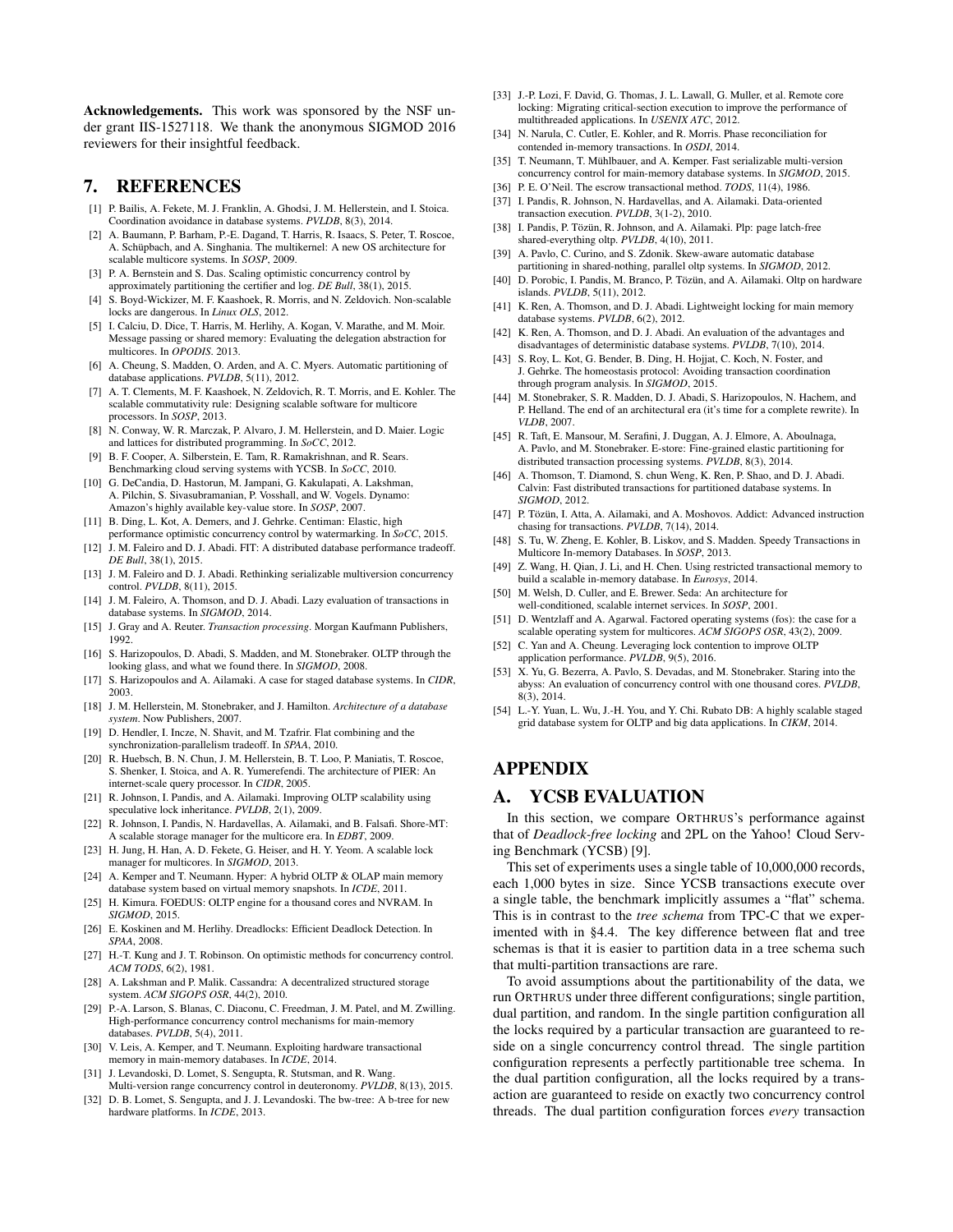

Figure 11: YCSB read-only transaction scalability.

to acquire locks from exactly two concurrency control threads. The dual partition configuration thus represents a workload in which *every* transaction is distributed due to the involvement of an ad-hoc pairing of real-world entities involved in the transaction. Under the random configuration, a transaction's locks are randomly distributed across concurrency control threads and could potentially access many more than two threads. This corresponds to complex transactions involving many real-world entities whose jointinvolvement in transactions are not predictable in advance.

#### A.1 Read-only transactions

This experiment compares ORTHRUS's throughput against that of 2PL with wait-die<sup>6</sup> and *Deadlock-free locking* on a workload consisting of read-only transactions. Each transaction reads 10 records. We run both low and high contention experiments. In the low contention experiment, the 10 records in a transaction's readset are selected uniformly at random from the set of 10,000,000 records. In the high contention experiment, each transaction picks two records from a set of hot records, and the remaining eight records from a set of cold records (locks on two hot records are acquired before locks on cold records). We set the number of hot records to 64. In both low, and high contention experiments, 2PL's deadlock handling logic is *never* invoked. This is because readonly transactions do not conflict with each other. Hence, this experiment is designed to explore the overhead of conflated functionality in conventional concurrency control protocols in the absence of deadlock handling logic.

Figure 11(a) shows the results of the low contention experiment. All the schemes that we compare use lock-based concurrency control. However, since all transactions are read-only, all locks that are acquired are shared-locks, and no lock request is ever denied. Thus, one may expect that all schemes should perform similarly. Surprisingly, this is not the case. Read-only transactions are extremely short in YCSB. As a consequence, concurrency control overhead — the process of requesting and immediately receiving a shared lock — takes up a non-trivial fraction of each transaction's total execution time. Single partition ORTHRUS outperforms all other baselines, which indicates that its concurrency control overhead is the least among all the other baselines when only one concurrency control thread is involved in a transaction. This is because it doesn't require synchronized access to shared memory concurrency control meta-data.

§3.3 explained that the number of message delays required in order for a transaction to acquire its locks in ORTHRUS is  $N_{cc} + 1$ , where  $N_{cc}$  is the number of concurrency control threads on which a transaction's locks reside. The number of message delays required for lock acquisition directly affects the time spent acquiring locks; more message delays correspond to more time spent acquiring locks. Since each transaction in single partition ORTHRUS acquires *all* its locks from a single concurrency control thread, the number of message delays per transaction in single partition OR-THRUS is 2. The number of message delays per transaction in dual partition ORTHRUS is 3 (because every transaction must acquire its locks from two concurrency control threads, but the threads forward messages to eliminate one extra message). Finally, in random ORTHRUS, the number of concurrency control threads that a single transaction acquires its locks from is, on average, a factor of 3 higher than in dual ORTHRUS. The difference in throughput of each of these systems is therefore directly attributable to the difference in the number of message delays required for lock acquisition.

Figure 11(a) also shows that both *Deadlock-free locking* and 2PL outperform random ORTHRUS. The reason is that messaging overhead in ORTHRUS when there are 8-10 messages per transaction exceeds the overhead of latch acquisition and data movement in the 2PL and *Deadlock-free locking* baselines. However, single and dual partition ORTHRUS (when there are only 2-3 messages per transaction) outperform both 2PL and *Deadlock-free locking*, indicating that the reduction in synchronization and data movement overhead does indeed pay off for many workloads, even under low contention.

Figure 11(b) compares each of these systems under high contention. Since read-only transactions never conflict with one another, the increase in contention does not affect the number of actual conflicts in the workload (which remains zero). In this case, the throughput of each ORTHRUS configuration increases slightly. The increase in throughput is due to better cache locality in concurrency control and execution threads. Concurrency control threads experience better locality because they often update the same meta-data across different transactions (corresponding to contended records). Execution threads experience better locality because they read the same contended records across transactions.

However, unlike ORTHRUS, *Deadlock-free locking* and 2PL do not scale beyond 60 cores. Instead, their throughput *decreases* after 60 cores. This decrease in throughput occurs despite the absence of conflicts among read-only transactions. *Deadlock-free locking* and 2PL do not scale because of contention for concurrency control meta-data. In order to acquire or release a logical lock, both locking implementations must acquire a latch. This latch protects the hashbucket in which requests for a particular lock reside. Under high contention, database threads will contend for the latches protecting the meta-data corresponding to popular records. Furthermore, as the number of cores allocated to the database increases, latch contention increases because more threads attempt to acquire the same set of latches. As §2.1 explained, contention on memory words – such as those corresponding to latches – leads to significant cache coherence overhead, which in turn inhibits *Deadlock-free locking* and 2PL's scalability<sup>7</sup>. Note that *Deadlock-free locking*'s throughput is nearly identical to that of 2PL because 2PL's deadlock handling logic is never invoked due to the absence of logical conflicts among read-only transactions.

 $6$ We also evaluated the throughput of 2PL with the wait-for graph, and dreadlocks algorithms, but found that wait-die outperformed both these schemes on this benchmark.

 $<sup>7</sup>$ Note that while our implementation uses latches, latch-free algo-</sup> rithms are subject to the same cache-coherence overhead [13, 48].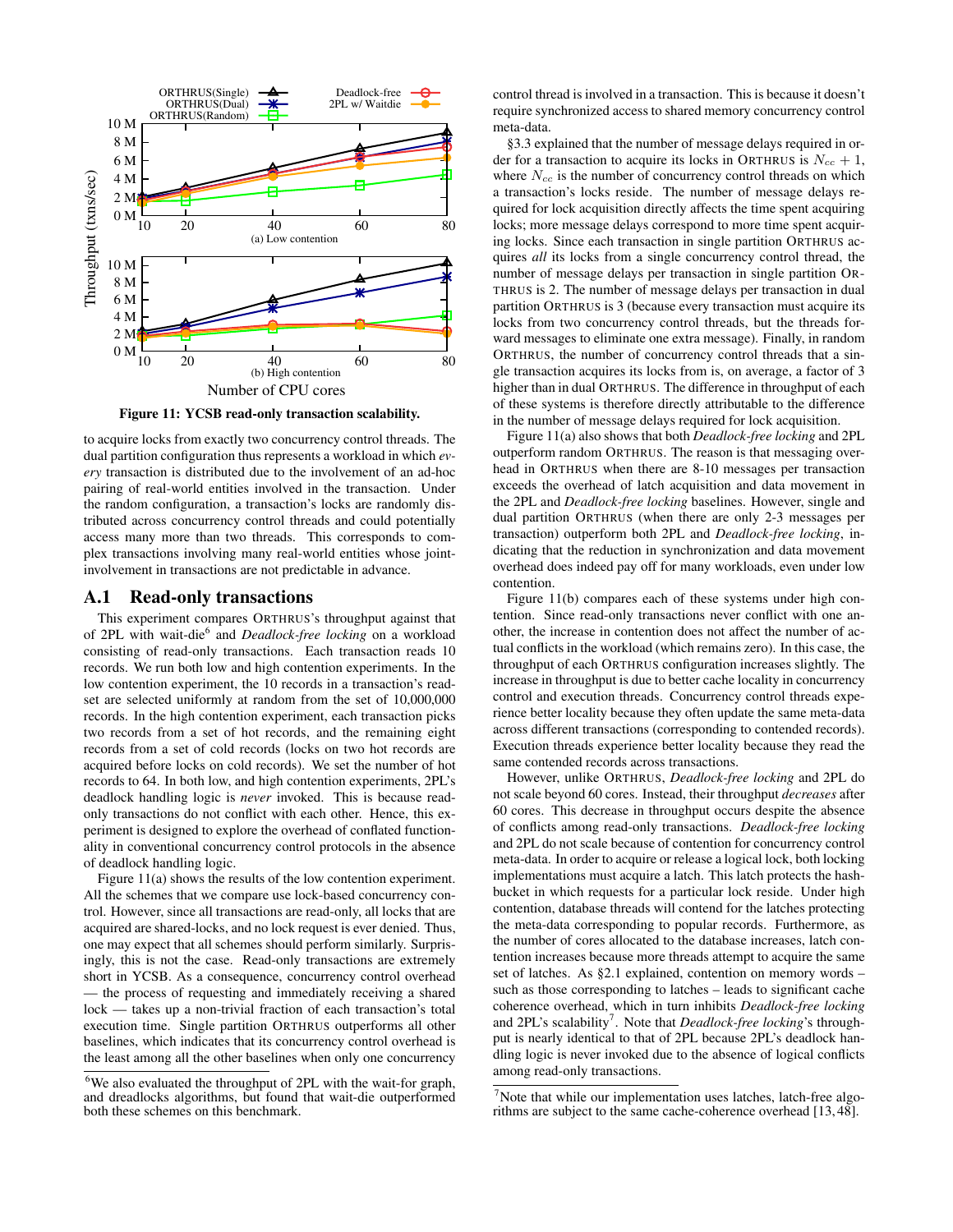

# A.2 10RMW transactions

We now compare ORTHRUS's throughput with that of *Deadlockfree locking* and 2PL when transactions perform 10 read-modifywrite (RMW) operations. As in §A.1, we perform both low contention and high contention experiments. Records in transactions' read- and write-sets are picked in the same manner as the read-only experiment, where the hot set for the high contention experiment is 64 records. Note that unlike read-only transactions which never logically conflict, a pair of 10RMW transactions conflict with each other if their read-/write-sets intersect.

Figure 12(a) shows the results of the low contention experiment. Each system's performance trend is similar to that in the low contention read-only experiment (§A.1). However, the absolute throughput of each system is less than its throughput in the low contention read-only experiment. This is because 10RMW transactions take longer than read-only transactions since they both read and write 10 records while read-only transactions only read 10 records.

Figure 12(b) shows the throughput of each system under high contention. Under high contention, 2PL does not scale beyond 20 cores. On the contrary, its throughput begins to *drop* as more cores are added. *Deadlock-free locking*'s throughput also does not scale beyond 20 cores. However, unlike 2PL, its throughput plateaus at 1,000,000 transactions per second. We attribute the difference between *Deadlock-free locking* and 2PL to deadlock handling overhead. 2PL uses the wait-die deadlock avoidance algorithm, which aborts a transaction if it requests a lock held by an older transaction (§4). Therefore, in addition to suffering from synchronization and data-movement overheads associated with lock acquisition, 2PL suffers additional overhead due to deadlock handling (in particular, wasted work due to transaction aborts).

As expected, single and dual partition ORTHRUS outperform random ORTHRUS. This is because transactions in single and dual partition ORTHRUS request locks from fewer concurrency control threads (relative to random ORTHRUS), and therefore hold contended locks for shorter durations (§3.3). Single partition OR-THRUS outperforms dual partition ORTHRUS configuration for the same reason.

At 80 cores, the difference between 2PL and random, dual, and single partition ORTHRUS is 2.3x, 3.35x, and 4.65x, respectively.

## B. DEADLOCK EXPERIMENTS

This section analyzes the pros and cons various deadlock handling mechanisms in greater detail. §4 explained that *Deadlockfree locking* eliminates the possibility of deadlock by acquiring locks in lexicographic order. This lexicographic order does not necessarily match the order in which locks are actually required by a transaction's logic. For instance, if the last operation performed by a transaction is an update to a contended record, then a conventional locking protocol would acquire a lock on this record at the end of the transaction. In contrast, *Deadlock-free locking* may need to acquire this contended lock before other locks because the contended lock may occur earlier in the lexicographic order. In the worst case, the lexicographic order may force the contended lock to be acquired at the *beginning* of the transaction. Thus, although lexicographically ordered lock acquisition avoids deadlocks, it may force transactions to hold contended locks for longer. This section analyzes this tradeoff in detail.

The workload used in this section consists of transactions which perform 10 read-modify-write operations (RMW) on 1000-byte sized records (as in §A.2). One or two of the records in each transaction's write-set are chosen from a set of hot records. The remainder – nine or eight, respectively – are chosen from a set of cold records. We vary contention in the workload by decreasing the number of hot records in the database. For each experiment, we plot the throughput of each system against the number of hot records. In each graph, the number of hot records decreases along the x-axis, which corresponds to increasing contention.

Figure 13 shows the results of the experiments. We run experiments corresponding to different points at which transactions update the hot record(s). In Figure 13(a) and Figure 13(d), hot records are updated at the beginning of transactions. In Figure 13(b) and Figure 13(e), hot records are updated at the end of transactions. In Figure 13(c) and Figure 13(f), hot record updates are randomly distributed across transactions' writesets.

When hot records are updated at the beginning of transactions (Figure 13(a) and Figure 13(d)), we find that *Deadlock-free locking* outperforms two-phase locking (2PL) with every variant of deadlock handling algorithm. This is because *Deadlock-free locking* and 2PL are forced to acquire locks on hot records at the beginning of transactions, which mostly eliminates their advantage over *Deadlock-free locking* which is also forced to acquire its locks at the beginning of the transaction. Meanwhile the 2PL variants must additionally execute deadlock handling logic, which was shown to be expensive in §4.1. Furthermore, when transactions access two hot records (Figure 13(a)), deadlocks occur more frequently than in the case when transactions access one hot record. Thus, in Figure 13(a), 2PL-based systems waste additional cycles on transactions that are eventually aborted. As a consequence, the relative difference between *Deadlock-free locking* and the best performing 2PL system is higher when transactions update two hot records (2.2x) than when transactions update one hot record (1.4x).

The higher probability of deadlocks when transactions update two hot records (Figure 13(a)) also explains the relative performance between the wait-die and the dreadlocks/wait-for graph deadlock handling mechanisms. Wait-die conservatively aborts transactions that wait on locks held by older transactions. These conservative aborts minimize the wasted work involved in forcing a transaction to wait for a lock, only to have the same transaction later abort due to a deadlock. As a consequence, wait-die outperforms both the dreadlocks and wait-for graph deadlock detection algorithms in Figure 13(a). However, when transactions update a single hot record (Figure 13(d)), conservatively aborting transactions in anticipation of deadlocks does not pay off because deadlocks are rare.